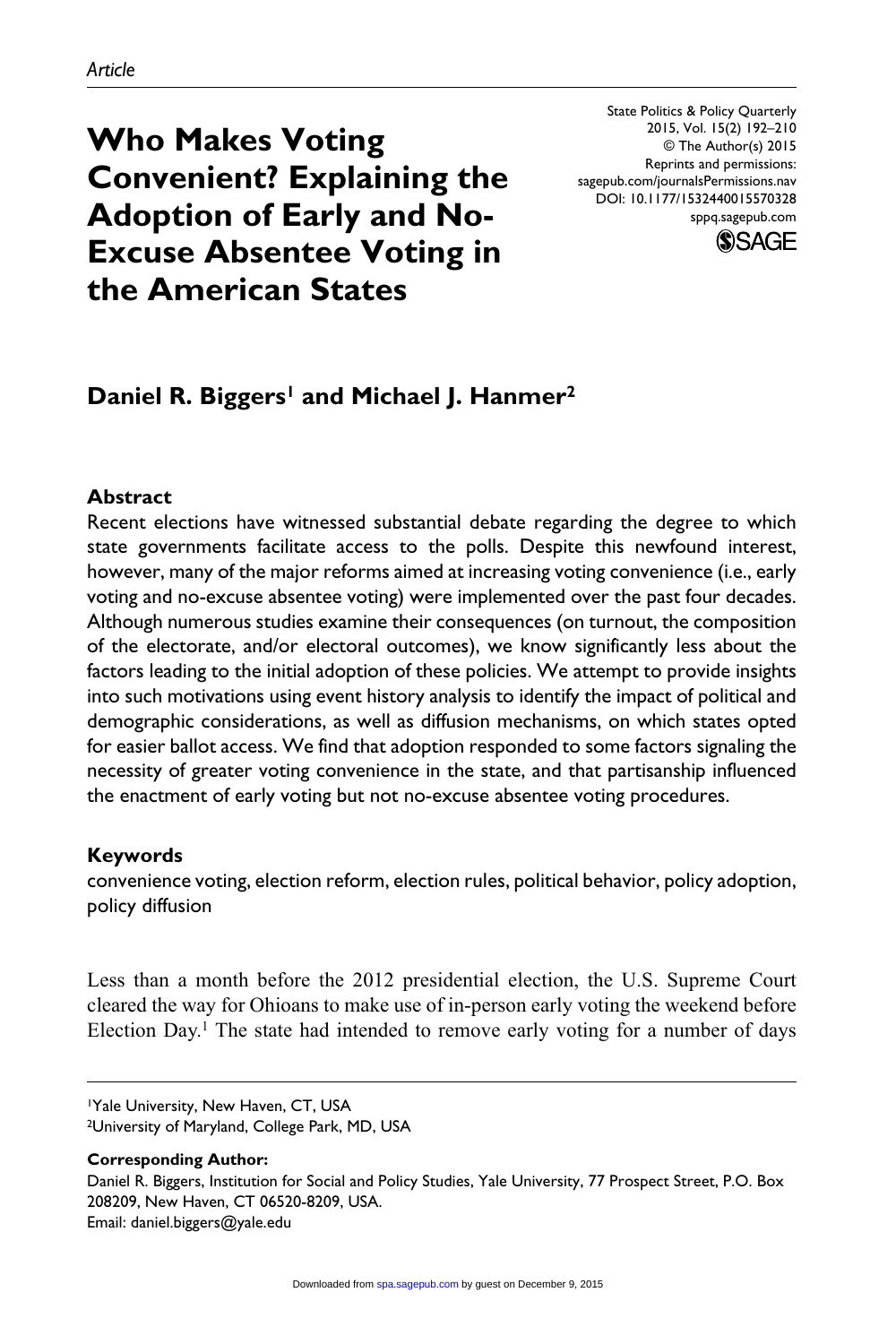before the election, with Republican officials arguing that local administrators were too occupied with preparation for Tuesday's vote to oversee the casting of ballots as well. Democrats cried foul, complaining that the reduction in early voting days represented an attempt to depress the participation of groups most likely to use this voting method, such as minorities and Democratic supporters (Liptak 2012). Similar efforts took place in a second battleground state, Florida, where the Republican controlled legislature and Governor Rick Scott sought to reduce significantly the number of early voting days and eliminate its availability the weekend before the election. As with their copartisans in Ohio, state Democrats saw this as an attempt to reduce turnout among key Democratic constituencies, especially given that Florida's African American voters in 2008 were more than twice as likely as white voters to have cast an early ballot (Alvarez 2012).

These debates about the pervasiveness of early voting reflect an increasingly partisan concern about the political consequences of this and other forms of convenience voting, or election reforms that make it easier for eligible citizens to cast a ballot. Such anxiety derives at least in part from three interdependent factors that also happen to drive general scholarly interest in the consequences of election reforms (for extensive citations, see Burden et al. 2014; Cain, Donovan, and Tolbert 2008; Hanmer 2009). First, voting via these methods continues to increase; about 32% of all votes in the 2012 presidential election were not cast at the polls on Election Day.2 Second, despite the lack of consensus (Burden et al. 2014; Giammo and Brox 2010; Gronke, Galanes-Rosenbaum, and Miller 2007; Gronke and Toffey 2008; Larocca and Klemanski 2011; Oliver 1996; Springer 2012; Stein 1998; Stein and Garcia-Monet 1997; Stein and Vonnahme 2008), a number of studies suggest these policies increase turnout in at least certain circumstances. Third, the ability to cast an early ballot may alter the composition of the electorate (along partisan, demographic, or socioeconomic lines) and create a potential electoral (dis)advantage for Republicans or Democrats (Alvarez, Levin, and Sinclair 2012; Jeffe and Jeffe 1990; Karp and Banducci 2001; Oliver 1996).

These outward partisan divisions are relatively new, and are perhaps best epitomized by efforts beginning in 2008 to use early voting to target nontraditional voters. Almost all of the states with convenience voting methods, however, had adopted them prior to the highly charged partisan atmosphere that has dominated election reform debate over the last several years.<sup>3</sup> As such, the role of political concerns in the initial evaluation of these policies remains unclear. Despite the fact that scholars have devoted considerable attention to studying the impact of these reforms, we know substantially less about what factors influenced their adoption. Only recently have scholars sought to study the motivations behind the adoption of major electoral reforms (e.g., Bali and Silver 2006; Bentele and O'Brien 2013; Hale and McNeal 2010; Lawrence, Donovan, and Bowler 2009; Smith and Fridkin 2008), with the most recent work focused on laws that restrict access. The former efforts are certainly vital, but the latter are equally important, as the process leading to enactment may affect the impact of the policy and thus change the approach to its investigation (Hanmer 2009).

In this article, we aim to address this void in the literature by exploring the adoption of two common convenience voting electoral reforms—no-excuse absentee voting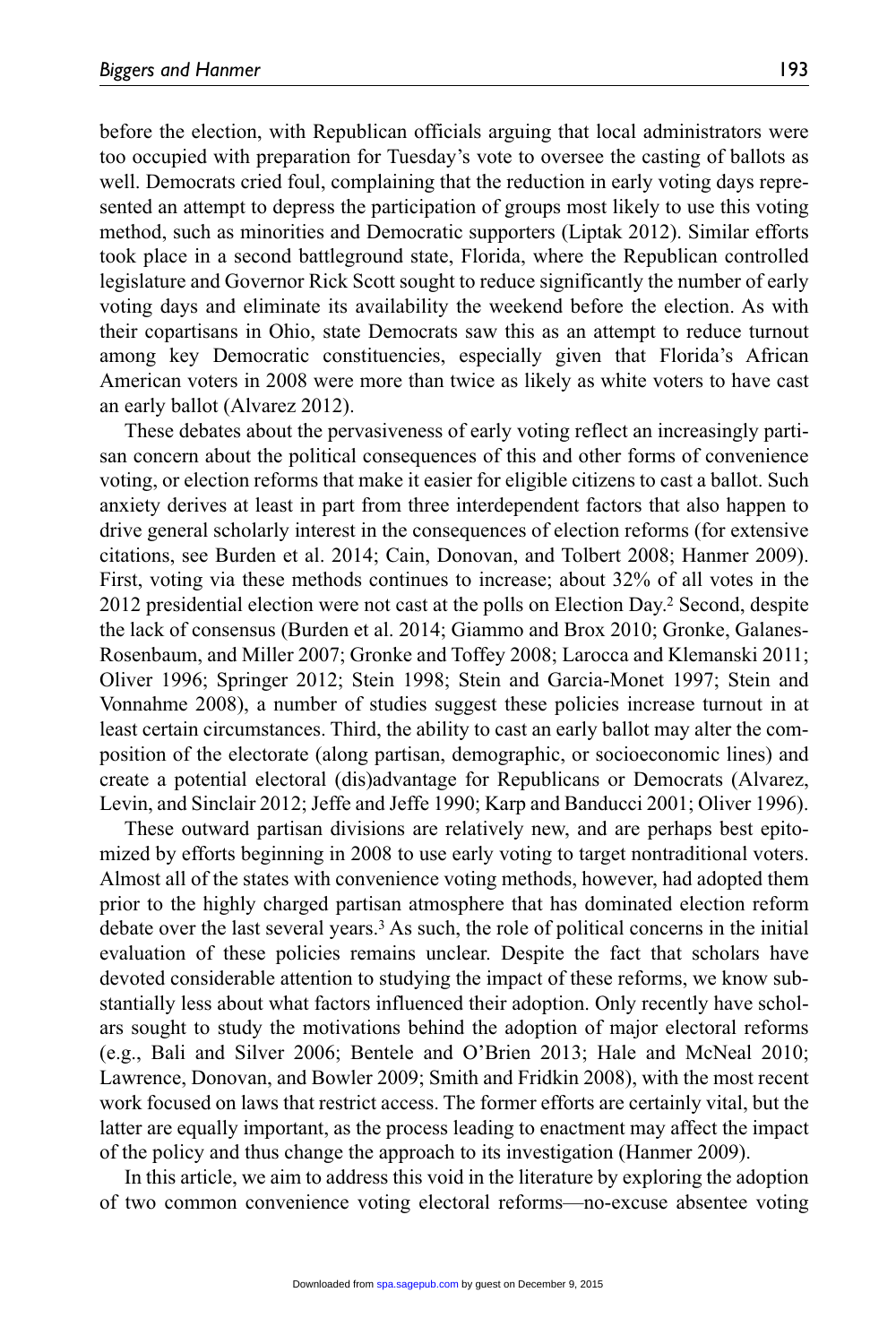and early voting. Our theoretical framework is centered on leveraging the institutional features of these policies to develop a set of hypotheses for each reform regarding the processes associated with their respective adoption. That is, we explore the characteristics of these policies as a way to establish how a variety of political and demographic factors influence adoption and how the laws might diffuse across the states. After discussing the key features of the laws, we link these features to the potential for partisan gain, arguing that there is little reason to expect the clear partisan divisions common in the process of adopting a variety of other laws. Next, we argue that constituent service matters, in that elected officials are more likely to implement these laws in states with populations that are better suited to benefit from greater convenience. The nature of the laws, notably their inability to drive interstate competition, also lead us to predict that the pattern of geographic diffusion to neighboring states found in many studies of policy adoption is not likely to hold for convenience reforms.

Employing event history analysis from 1972 to 2013, we find evidence of a partisan influence limited to the decision to adopt early voting procedures. These results reflect the current politicized nature of changes to early voting policies and are consistent with the relative absence of debate (partisan based or otherwise) regarding no-excuse absentee voting procedures. They also comport with the greater risks associated with this reform to alter electoral outcomes. Both convenience voting options also occur in places where their utility in facilitating voting is greater, with no-excuse absentee voting exhibiting a regional dimension to its availability as well. As such, states appear to consider the potential partisan electoral consequences of these reforms, but they are also willing to make voting more convenient under at least some circumstances (or at least were prior to the heightened polarization that has emerged on these issues). Taken together, the findings provide potential insights into the policies' respective electoral consequences.

## **Origins of Convenience Voting**

The trend toward facilitating voting over the past several decades includes two reforms that permit a registered citizen to cast their ballot without setting foot inside a voting booth on Election Day: no-excuse absentee voting and early voting. Absentee voting, originally designed to aid members of the military and then later civilian registrants who could not make it to the polls or who would have difficulty doing so (for reasons such as being out of town, illness, old age, or disability), permits an elector to apply for an absentee ballot that is either mailed to them or picked up from the elections office. In its original form, citizens must provide a reason for voting absentee that matches those allowed by the existing statute. The no-excuse variant of this policy removes this required justification, permitting any registered voter to request such a ballot and vote via this manner.<sup>4</sup> In-person early voting, in contrast, allows an individual to vote early at either a satellite location or the county elections office. Those wishing to do so simply show up when these locations are open and vote; they need not apply for a ballot beforehand.<sup>5</sup>

Thus, while both reforms provide greater convenience for anyone who is eligible to vote and wants to participate, the nature of the convenience is distinct. No-excuse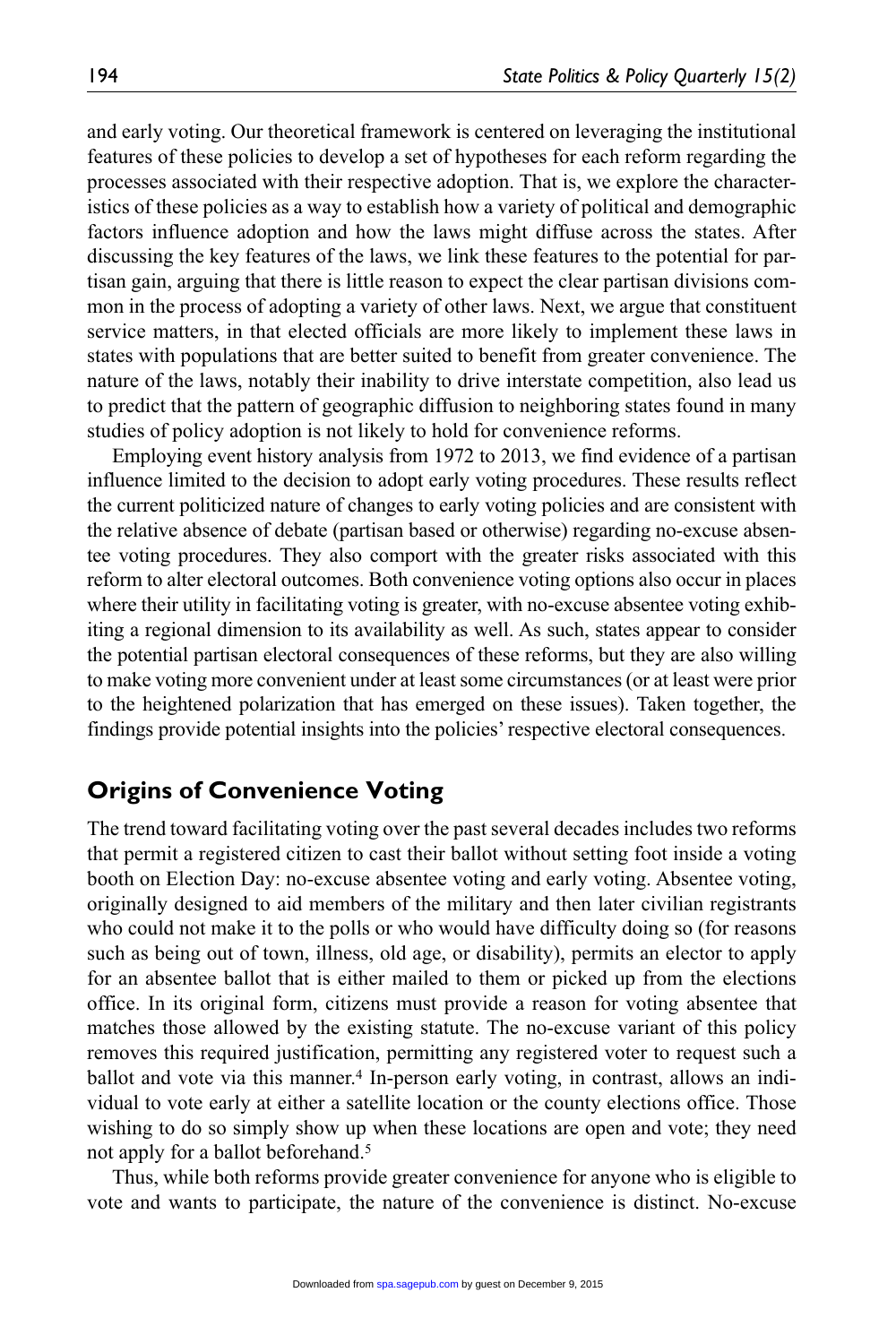absentee voting allows registered citizens to vote in their home or wherever they might be and return the ballot within a wide time frame, but it requires a multistep process that takes various amounts of time at each stage to complete. Early voting, for those who have previously registered to vote, requires just a single step on one day with no application, but the voter must potentially wait in line to cast a ballot and show up at one of the specified locations when they are open (usually normal business hours during the week and expanded hours on the weekend).

## **Structural Features and Partisan Advantage**

Florida's and Ohio's efforts in 2012 reflect the heightened partisan divisions that have evolved on matters of election reform and would suggest that adoption patterns reflect parties seeking an electoral advantage. As the dominant belief (with some caveats) is that Democratic prospects improve when a larger proportion of the electorate turns out (Citrin, Schickler, and Sides 2003; DeNardo 1980; Hansford and Gomez 2010; Piven and Cloward 2000), Democrats may expect to benefit from any reform that makes participation easier.6 This expectation, however, is complicated by two factors. First, those whose participation is facilitated are not necessarily predisposed to vote Democratic. No-excuse absentee voting, for example, is often viewed as aiding Republican-leaning voters (Jeffe and Jeffe 1990; Karp and Banducci 2001; Oliver 1996), while in-person early voting is frequently associated with getting out Democratic supporters, at least in recent elections (Alvarez, Levin, and Sinclair 2012). Second, it is unclear that there is any inherent political benefit garnered through adopting these reforms, or whether increased convenience voting usage instead results from those who are already engaged selecting this option (Berinsky 2005). For example, any GOP advantage provided by no-excuse absentee voting may derive from the party's mobilization strategies (Oliver 1996) or reflect a shift to this method by supporters who would have otherwise voted on Election Day (Karp and Banducci 2001), rather than some intrinsic aspect of casting an absentee ballot. Likewise, although Democrats may benefit from early voting, evidence (Alvarez, Levin, and Sinclair 2012) only dates to the past couple elections and may stem from a change in mobilization strategy or improved capacity to get out supporters.

To better understand the potential for partisan interests to influence adoption, we contend it is important to explore the structural features of the policies and how their presence may create greater uncertainty about and risk to electoral outcomes.7 The key concern is the degree to which parties, candidates, and civic groups might leverage the reforms to mobilize their base and other registrants likely to vote and support them. Because registrants must first apply for an absentee ballot, mobilization around absentee voting is slightly harder. That is, campaigns can provide absentee ballot request forms to potential voters, but those individuals must fill them out, return them for administrative processing, vote the ballot once they receive it, and then return it to the appropriate elections office. This process requires campaigns to spend additional resources to follow up and to track who actually voted, as well as rely on the postal service for (timely) delivery. Overall then, enacting no-excuse absentee voting does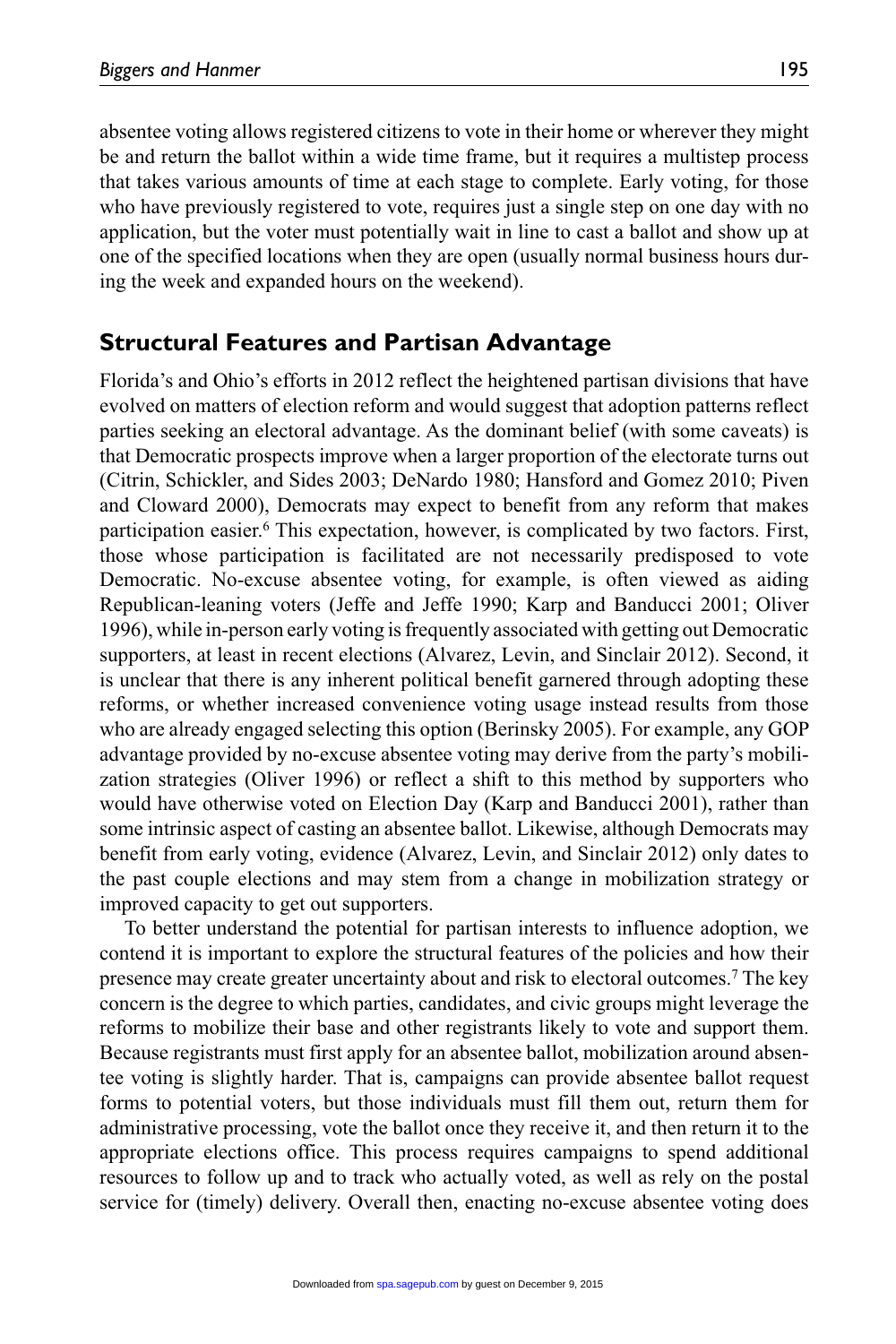not necessarily provide an easily exploited procedure to mobilize opponents of those currently in office. This limited threat posed to job security reduces the reasons to expect partisan factors to influence adoption.

In contrast, early voting is more like Election Day voting. It requires just one step, allowing campaigns to more easily ensure success when they target individuals or groups; for example, a candidate could schedule transportation for voters to the polling places to confirm who voted and when, and to free up resources to spend on mobilizing additional registrants.8 Which party is best at this will surely vary across time and place, but relative to no-excuse absentee voting, the risks to altering electoral outcomes appear larger, which could create divisions with respect to partisan support for early voting. Since Republicans are generally less supportive of policies that make voting easier (Hasen 2012; Herron and Smith 2014) and more open to procedures (e.g., voter identification laws) that increase the costs of voting (Bali and Silver 2006; Hale and McNeal 2010), we expect they will be less likely to favor adopting early voting laws.

If political interests do exert an important influence on adoption, then partisan strength in the state's governing institutions should determine whether convenience voting options are extended to citizens. Maintaining a majority in both legislative chambers, for example, would permit a unified party to overcome the strong divisions on election administration and reform policies that generally split almost unanimously along party lines at both the state and federal level (Erikson and Minnite 2009; Lee 2009). This greater probability of partisan bloc voting in these circumstances makes compromise unlikely, heightening the importance of unified legislative control to attracting sufficient support for enactment.

Executive branch control should exert an impact on the adoption process as well. Any convenience voting option that survives both legislative chambers must garner the governor's approval, with this veto player status (Tsebelis 2002) affording them considerable power over which reforms ultimately pass. The legislature can of course override a veto if used, but securing the sufficient number of votes to do so is often difficult. The combination of these factors shapes any such policy approved by the legislature, as the proposed law must exhibit at least a minimal congruence with the governor's preferences (see Ingberman and Yao 1991; Kiewiet and McCubbins 1988; McCarty 2000 for evidence of this relationship at the federal level).

#### **Structural Features and Constituent Service**

Regardless of any partisan considerations, we also expect convenience voting adoption to be influenced by its utility in a given state. That is, elected officials adopt the laws as a form of constituent service. For example, one group whose presence should affect enactment (at least of no-excuse absentee voting) is senior citizens. The elderly encounter greater obstacles to participation (related to limited mobility and an inability to get to the polls), which heighten the importance of access to more convenient ways to vote. They frequently use such methods (Alvarez, Levin, and Sinclair 2012; Barreto et al. 2006; Oliver 1996) and may participate at greater rates under liberalized absentee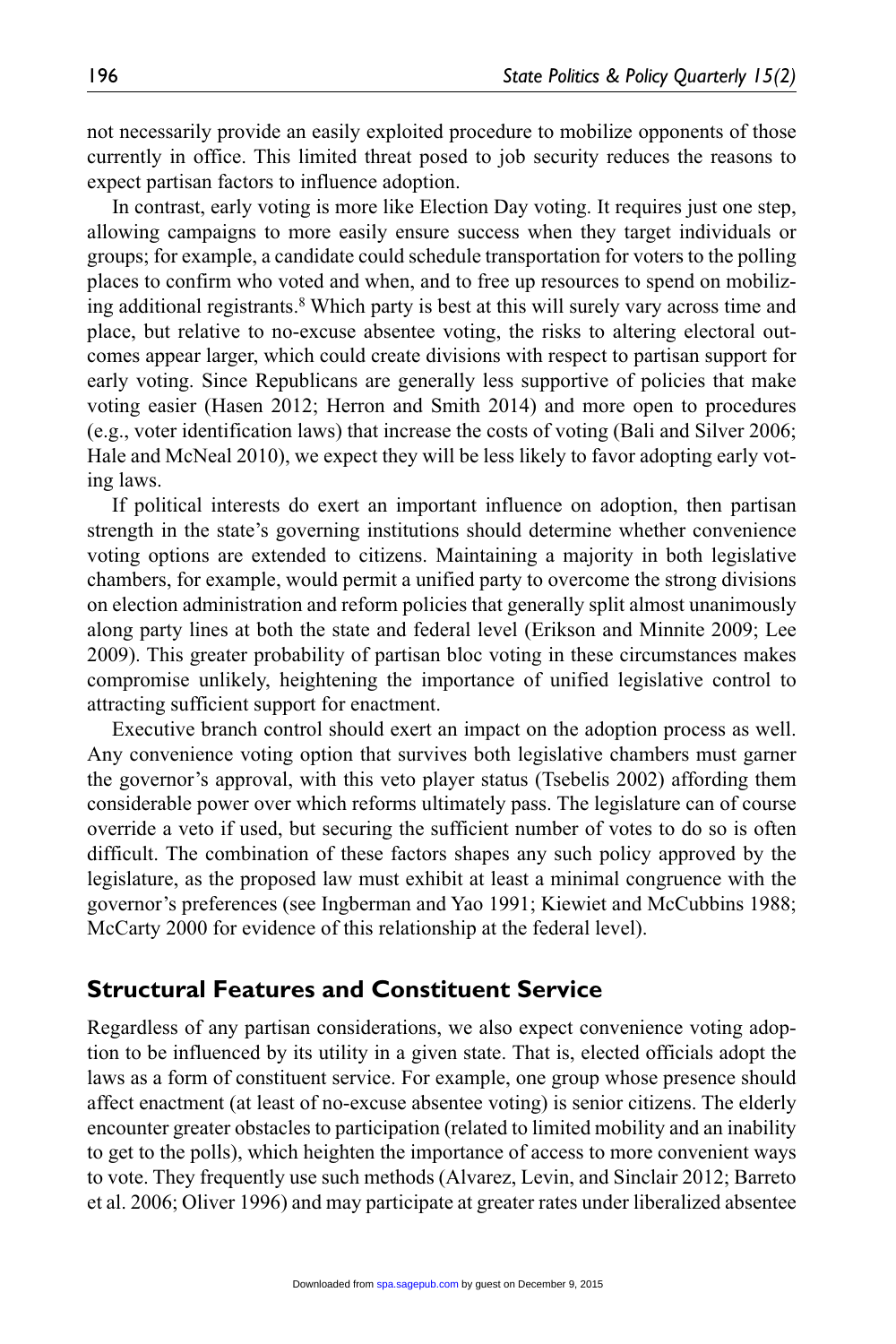laws (Karp and Banducci 2001). Although most of these statutes that require an excuse include an exemption for senior citizens, large numbers of these individuals may convince elected officials to simply drop the excuse requirement altogether. We thus anticipate that a larger percentage of the population over the age of 65 corresponds to a greater likelihood of reform enactment.

Another group that stands to strongly benefit from these voting options is rural residents. These citizens face considerable commutes to traditional polling places from their homes or work that increase the costs of turning out on Election Day. Longer distances to voting sites are associated with a higher rate of voting by mail (Dyck and Gimpel 2005), and rural voters are more likely to vote absentee than the general public (Oliver 1996). As Haspel and Knotts (2005) note, small changes in the distance to the polls can exert a significant influence on participation, suggesting that the use of early voting sites in places other than traditional locales may be a particular convenience for such individuals. As such, we expect that states with higher proportions of rural residents are more likely to adopt methods of convenience voting.

Relatedly, many of the additional costs borne by rural voters are similarly faced by large state residents. These individuals also encounter longer traveling distances on average to polling places, which makes voting more cumbersome. Gronke, Galanes-Rosenbaum, and Miller (2007) note the overlapping impact of these factors on voting habits, observing that convenience voting is highest not only where the percentage rural is large but also in the geographically largest states. We thus similarly expect that the larger the state's size, the more likely it will enact the convenience voting reforms.

## **Structural Features and Diffusion**

We also address the state- and region-specific factors that potentially explain the passage of convenience voting. State policies frequently diffuse across jurisdictions, with actors making decisions based on the (in)actions of other states. Diffusion is often geographically based, with elected officials seeking to learn from, emulate, or compete with their neighbors (Berry and Baybeck 2005; Berry and Berry 1990; Mooney and Lee 1995; Shipan and Volden 2008; Volden 2006; Walker 1969). However, we suspect that attention solely to adjacent states' policies is minimal for two reasons. First, the electoral link and (at least recent) party polarization on these matters suggests a strong advantage to examining the responses of similar actors across the entire country. Second, the absence of a competition component to these matters limits the probability that states will turn to those on their borders, which they might do with laws related to revenue generation (Boehmke and Witmer 2004). For example, unlike gambling, which can pit states against one another to capture development and tourism dollars, the presence of a convenience reform in one state does not have any effect on the fortunes of neighboring states. As such, we expect that a rise in the proportion of neighboring states that already permit a convenience voting method exerts little influence on the probability of adoption.

This is not to say that the enactment of these election reforms is simply an internal process. Scholars are increasingly cognizant that policy diffusion is not limited to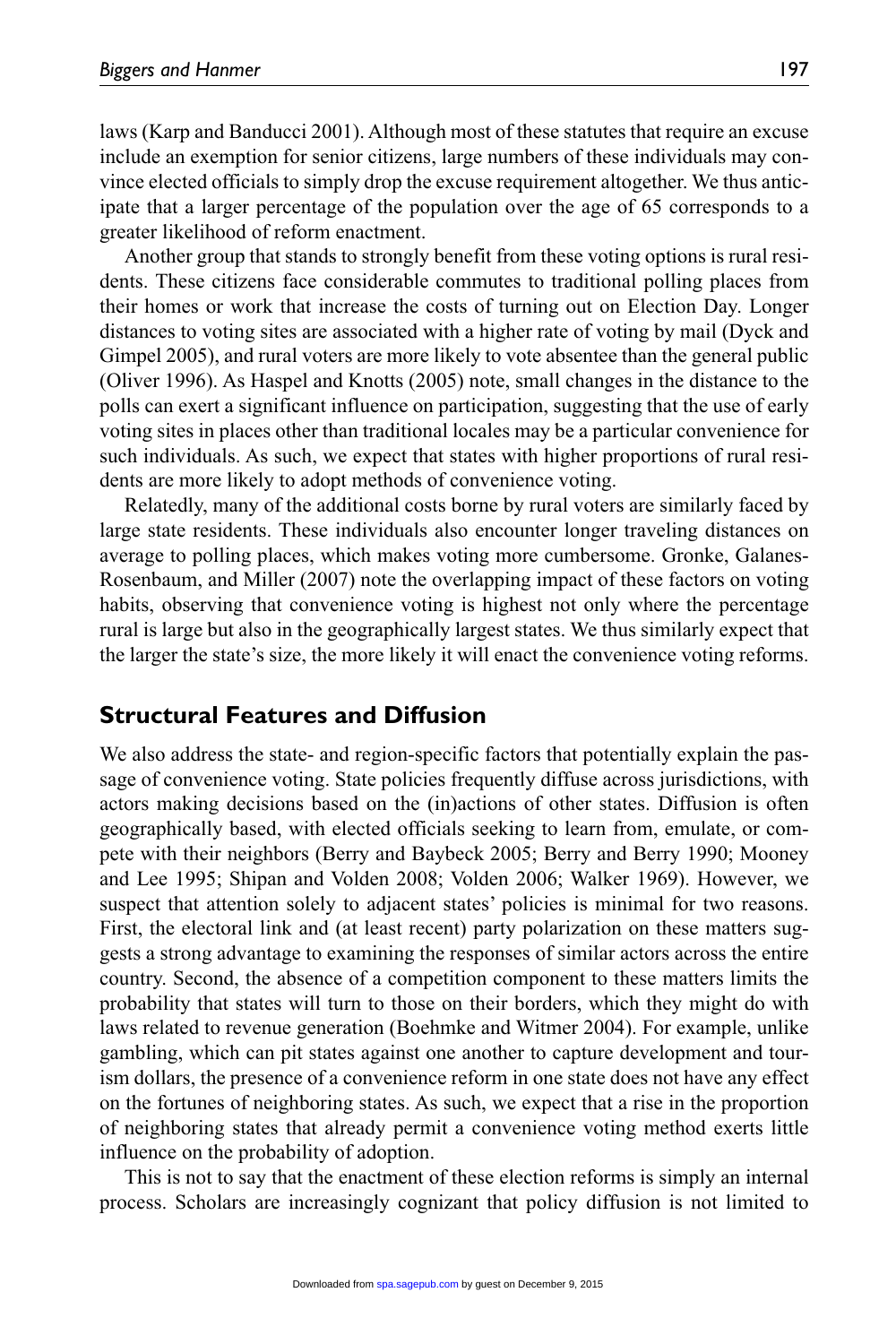geographic neighbors (see Boushey 2010; Karch 2007; Shipan and Volden 2012). We suspect that adoption patterns could follow a learning process that is ideological in nature. Grossback, Nicholson-Crotty, and Peterson (2004) convincingly argue that ideological diffusion often takes place in circumstances where the issue cannot be easily placed on the liberal/conservative continuum. Given the absence of evidence that one side clearly benefits from its deployment, such a characterization may apply to manners of convenience voting, with states focusing their attention on the actions of states with a similar ideology (though perceived advantages regarding their use may hinder such efforts).<sup>9</sup>

We also control for a potential regional dynamic to adoption. All western states maintain at least one of these voting methods, which may reflect cultural tendencies to facilitate access to the polls and engage the citizenry, at least for those who are already registered to vote. Such a possibility is congruent with this region's dominant use of other political institutions that afford citizens a greater role in the political process (such as the initiative process). It may also be consistent with some unique aspect of political culture limited to these states. We thus expect western states are more likely to permit these polices.10

## **Racial and Ethnic Composition**

Finally, we account for the state's racial and ethnic composition by controlling for the percentages of African Americans and Latinos. Both Blacks and Latinos historically participate at depressed rates, suggesting they could benefit from efforts to make voting easier. These demographic groups, however, have not made heightened use of these voting methods (Neeley and Richardson 2001; Oliver 1996; Stein 1998), at least until recently (Alvarez, Levin, and Sinclair 2012). In addition, states with large minority populations have also not tended to facilitate their participation. Blacks in particular have long faced electoral rules designed to restrict their poll access (e.g., poll taxes and literacy tests) and suppress their vote (Keyssar 2009; Kousser 1974). Partisan factors may arise as well, given the tendency of these two groups to strongly support the Democratic Party.11 As such, it remains unclear whether states with substantial minority populations are more likely to adopt convenience voting.

## **Data and Method**

Our analyses cover the time period of 1972 through 2013.12 To determine those states that extend either no-excuse absentee or early voting options to their residents, as well as when they did so, we conducted a historical analysis of each existing statute.13 The majority of documentation regarding pertinent amendments and/or modifications to the statute section numbering was readily accessible through resources such as LexisNexis and HeinOnline, but for some states we could not easily obtain this information. In these circumstances, we secured the information from law libraries or relevant state election divisions. We also confirmed that these reforms never existed in any state currently without them. For every instance, we successfully determined the genesis of each state's laws and traced their evolution to the current version.14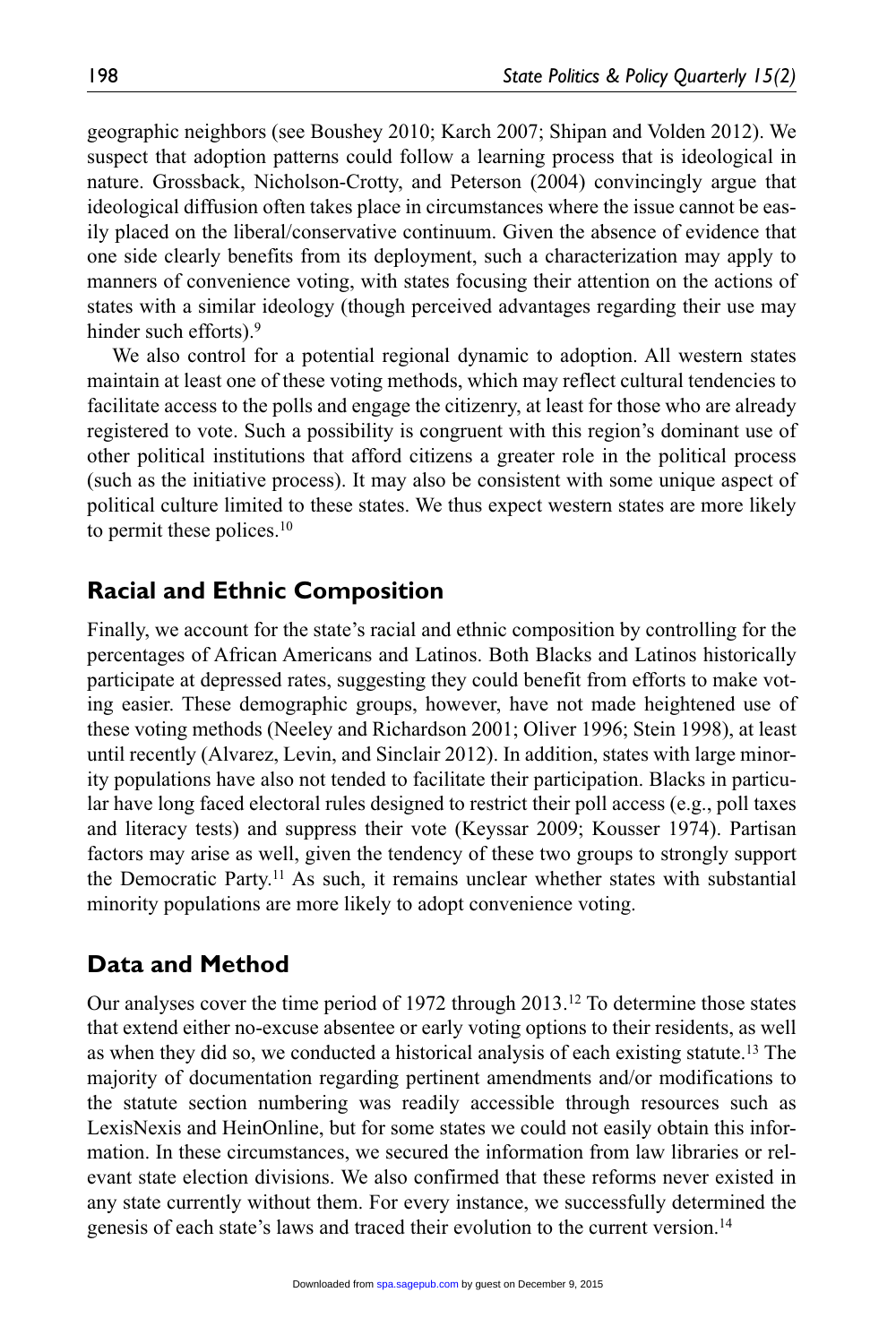

**Figure 1.** State adoption of convenience voting laws, through 2013. *Note.* (a) No-excuse absentee voting. (b) Early voting.

Figures 1a and 1b illustrate the results of our investigation. Beginning with noexcuse absentee voting, Figure 1a shows the adoption dates for the 28 states that enacted this policy since 1972. Washington started the movement in 1974, with Illinois the most recent adopter in 2009. Western states dominate the distribution, with all 13 from this region extending this option to voters at some point over the past four decades. The West also contains most of the early adopters, including 8 of the first 10 states to do so. In contrast, states in the northeast and south appear somewhat resistant to this policy. Only six states from these two regions maintain no-excuse absentee voting (Maine, New Jersey, Vermont, Florida, Georgia, and North Carolina), and none enacted it prior to 1999.15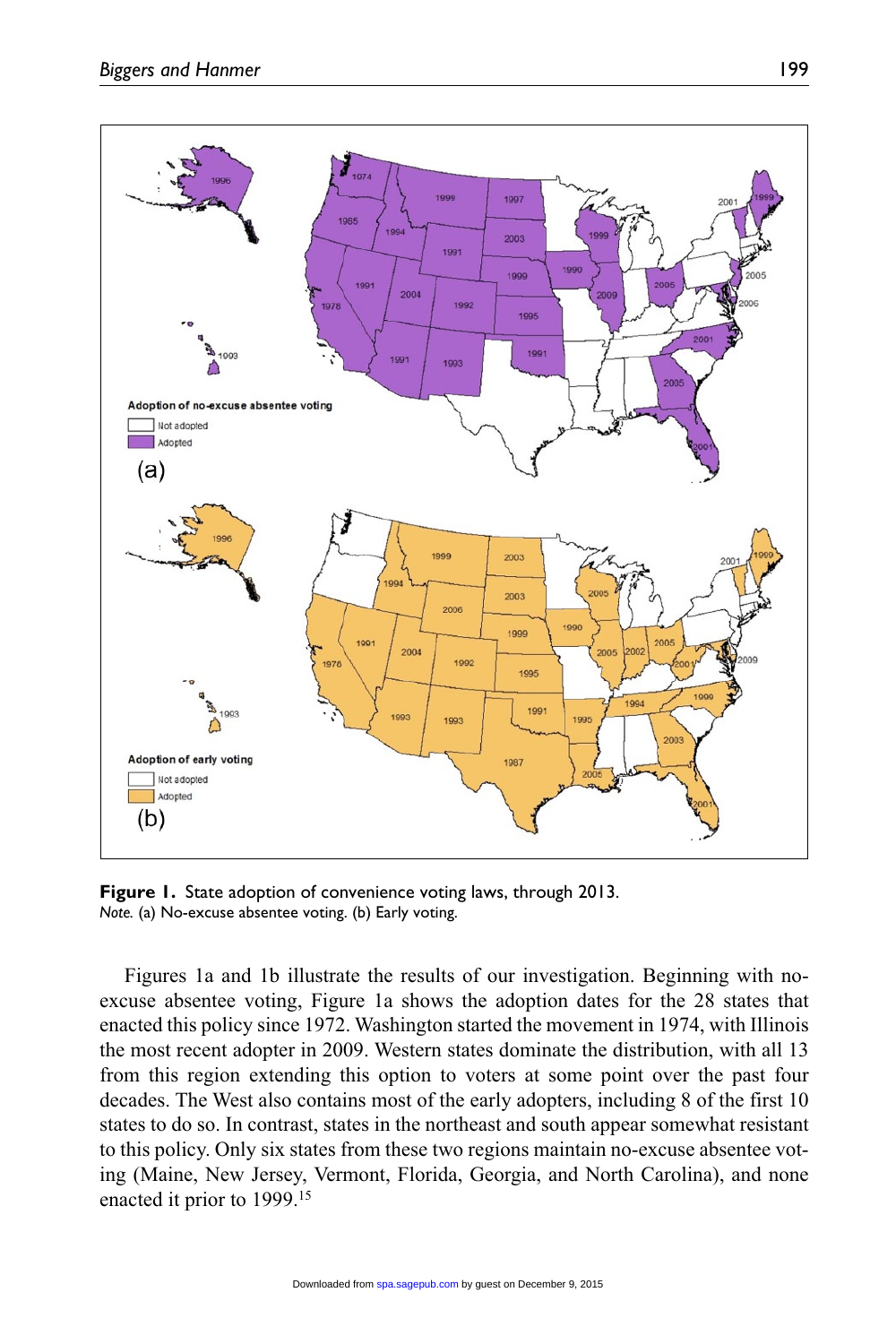Shifting our focus, Figure 1b demonstrates that 31 states afford voters the opportunity to cast an in-person ballot before Election Day. California was the first to adopt this policy in 1978 (Maryland was the last in 2009), and the map appears somewhat similar to that for no-excuse absentee voting. Much of the West adopted this policy as well (11 of the 13 states), but the South is much less impervious to adoption, with Texas the second state in the country to permit in-person early voting in 1987. By comparing Figures 1a and 1b, we see that 26 states maintain both voting options (18 enacted them at the same time, while the remaining 8 did so on separate occasions). We re-emphasize that these dates (and our interest) pertain to the adoption of these laws, not their implementation, which might differ.

As we seek to explain the probability that a state adopts the specified manner of convenience voting at a particular point in time, conditional on it not having previously done so, our unit of analysis is the state within a given year. This means that we have an observation for each state in each year of the analysis. Given their distinctiveness, we model the laws separately. States are coded as one if they adopt the specific policy in the given year and zero if they do not. After the voting method is enacted, the state drops out of the dataset the following year. Since the data are best described as binary time-series–cross-section (BTSCS) data or grouped duration data (see Beck, Katz, and Tucker 1998; Box-Steffensmeier and Jones 2004), we follow Carter and Signorino's (2010) approach to account for temporal dependence by running logit models that include variables measuring the time to adoption, the time to adoption squared, and the time to adoption cubed.<sup>16</sup>

To explain why states adopt no-excuse absentee or early voting, we incorporate in our model measurements of the factors discussed above. For those political in nature, this includes dichotomous indicators for Republican control of the state legislature and governorship in the year in question (data are taken from Klarner 2003 and subsequent updates).17,18 We denote the potential demographic influences on enactment as the percentage elderly (over 65), living in a rural area, African American, and Latino,19 each of which is lagged one year.20 Geographic diffusion is captured by the proportion of neighbors in the given year that previously adopted the convenience voting method. We measure ideological diffusion as the absolute value of the difference between the state's ideological score and the weighted average of the scores for those who currently maintain the policy from the year in which the policy was adopted (Grossback, Nicholson-Crotty, and Peterson 2004), relying on Berry et al.'s (1998) measure of ideology (updated through  $2010$ ).<sup>21</sup> Finally, we account for states' geographic sizes in logged square miles and denote states in the West with a dichotomous indicator.

### **Results**

We turn first to explaining the adoption of no-excuse absentee voting. As limited dependent variable models are inherently interactive in all the variables, we focus our discussion on the relevant predictions from the model to determine whether the effects are substantively and statistically significant.22 Following Hanmer and Kalkan's (2013) recommendation, we generate all predicted probabilities using the observed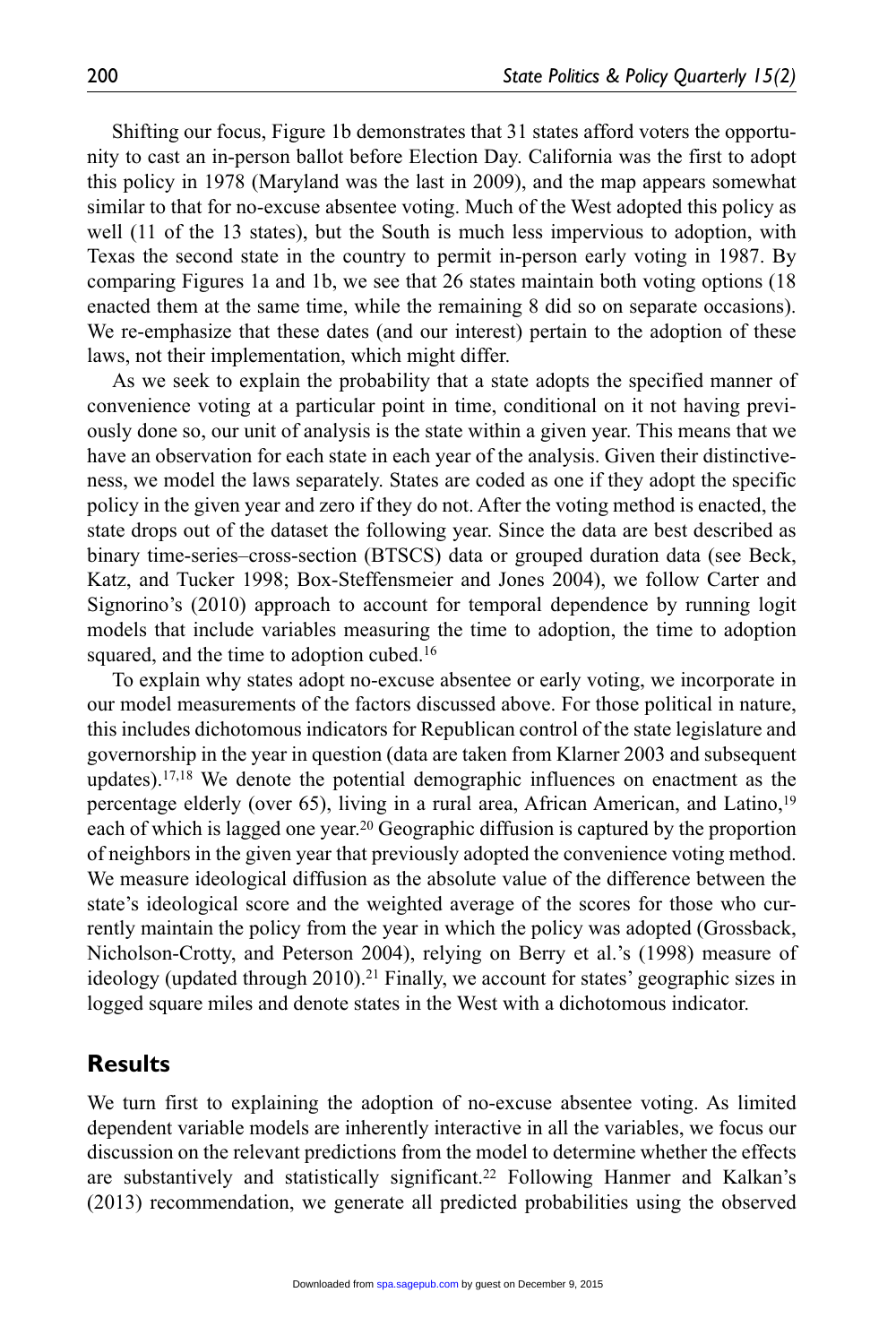|                                | No-excuse absentee voting    | Early voting                |
|--------------------------------|------------------------------|-----------------------------|
| Republican unified legislature | $0.001$ [-.021, .027]        | $0.014$ [-.009, .036]       |
| Republican governor            | $-0.007$ [ $-0.026$ , 015]   | $-0.023$ [ $-.048, .000$ ]  |
| Percentage over 65             | $0.013$ $[.002, .031]$       | $-0.001$ [ $-0.009$ , 009]  |
| Percentage Black               | $-0.006$ [ $-0.016$ , 0.012] | $-0.005$ [ $-.014, .007$ ]  |
| Percentage Latino              | $0.002$ [-.004, .009]        | $0.018$ [.007, .032]        |
| Percentage rural               | $-0.002$ [ $-0.012$ , 0.01]  | $0.015$ [-.001, .036]       |
| Geographic size                | $0.014$ [.000, .035]         | $0.028$ [.005, .059]        |
| Geographic diffusion           | $-0.007$ [ $-0.016$ , 001]   | $-0.003$ [ $-0.016$ , .008] |
| Ideological diffusion          | 0.005 [-.007, .019]          | $0.018$ [-.004, .053]       |
| West                           | $0.135$ [.027, .300]         | $-0.013$ [ $-.050, .032$ ]  |
| Time                           | $0.101$ $[.046, .161]$       | 0.076 [.005, .153]          |
| N                              | 1.372                        | 1.190                       |

**Table 1.** Change in the Predicted Probability of State Adoption of No-Excuse Absentee and Early Voting Based on Political and Social Determinants.

*Note.* Predicted probabilities estimated with all other variables set at their actual values. All effects except those for dichotomous indicators calculated for moving from the mean to one standard deviation above the mean. 95% confidence intervals, generated via simulation (see Hanmer and Kalkan 2013; Herron 1999), are in brackets.

value approach, which sets the variables not being manipulated to their actual values in the sample. This approach, common in the turnout literature (see e.g., Wolfinger and Rosenstone 1980), allows for more direct tests of our hypotheses and a more efficient use of the data. We present our estimates with 95% confidence intervals generated via simulation (see Herron 1999).

Column 1 of Table 1 presents these results and reveals no partisan influence on the decision to permit absentee voting without an excuse. GOP unified control of the legislature, as well as a Republican in the governor's mansion, exerts effects on the decision to adopt that are substantively and statistically indistinguishable from zero.23 The absence of these relationships provides evidence against a partisan story of this policy's enactment and suggests that partisan politics played a minimal role in determining whether to extend this convenience to voters.<sup>24</sup>

In contrast to the limited impact of political factors on adoption, stronger evidence points to the appearance of no-excuse absentee voting in locations where it might be most helpful in facilitating participation. The presence of a large elderly population, for example, increases the probability of adoption by a statistically significant 1.3 percentage points (moving from the mean to one standard deviation above), a substantively large effect given the baseline propensity to enact of 2.4%. Although old age is usually a permissible excuse when absentee voting is restricted (due to concerns about these individuals' ability to easily get to and access the polls on Election Day), it appears that states with a higher percentage of residents over the age of 65 simply decide to streamline the process. Consistent with the alternative theory of utility, larger geographic states, where voters may face longer distances between themselves and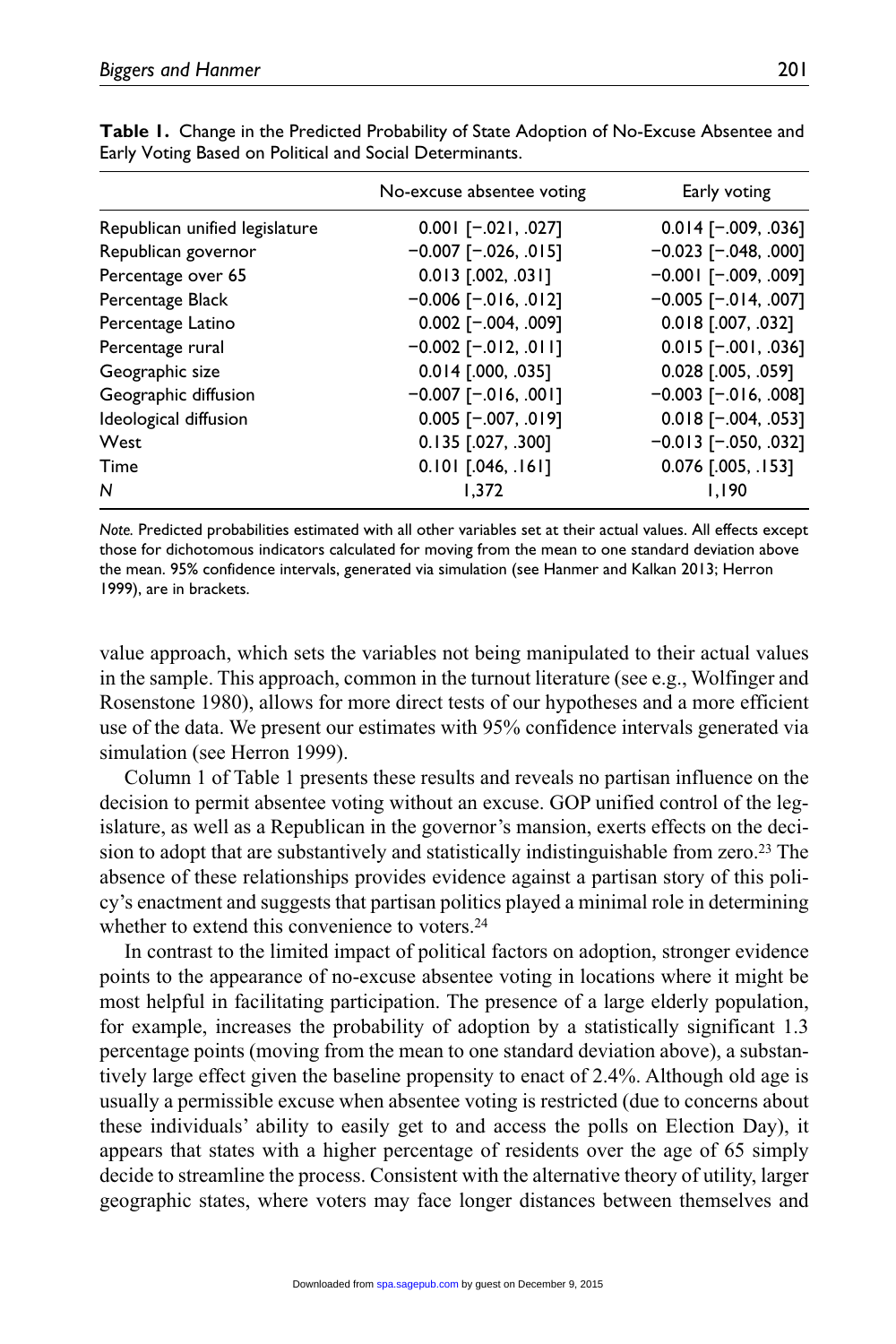their polling place, are also more likely to make voting easier in this manner by 1.4 points (changing from the mean to one standard deviation above in logged square miles). In addition, adoption appears to be a western phenomenon (as suggested by Figure 1a), with states in this region 13.5 points more predisposed to enact no-excuse absentee voting in a given year. Time was an important factor as well; the likelihood of adoption increases by 10 percentage points when moving from the mean number of years prior to adoption to one standard deviation above the mean. We find little evidence of policy diffusion through a dependence on the actions of either adjacent or similar ideologically leaning states.

Column 2 of Table 1 reveals a somewhat different story regarding the influence exerted by political factors on the adoption of early voting statutes. Again, the state legislature's partisan composition matters little in the decision to permit the general public to vote in-person before Election Day. States with Republican governors, however, are 2.3 points less likely to extend early voting options to their residents. Thus, the heightened partisan conflicts over its current use appear to have also at least partially characterized the initial process by which states adopted this convenience voting method.

As with no-excuse absentee voting, in-person early voting adoption patterns reflect the reform's apparent usefulness in facilitating overall participation. For example, the size of the state's rural population influences the decision to enact, with an increase from the mean to one standard deviation above in the proportion of this community heightening this probability by 1.5 percentage points ( $p < 1$ ), half the 3.0 point baseline adoption likelihood. Similarly, an increase from the mean to one standard deviation above the mean in the state's geographic size (in logged square miles) heightens the propensity to enact by 2.8 points. In short, the utility of this voting method for the state's citizens seems to provide substantial insight into the motivations behind its adoption.

The results for the remaining potential explanatory variables are mixed. In terms of racial and ethnic composition, increasing the percentage of the Latino population from the mean to one standard deviation above surprisingly raises the probability of adoption (by 1.8 percentage points). However, the percentage of African Americans in the state does not exert any influence. The effect of time on the adoption of early voting is similar to that of no-excuse absentee voting, with an increase from the mean to one standard deviation above the mean increasing the likelihood of adoption by nearly 8 percentage points. Finally, the policy diffusion pattern of early voting mirrors that of no-excuse absentee voting. In choosing whether to adopt this manner of convenience for voters, states do not turn for policy information to adjacent states or those that share a similar ideological predisposition.

## **Conclusion**

The expansion of convenience voting over the past four decades followed a general trend in the country that facilitated easier access to the polls. The most recent battles over the circumstances and availability of these voting methods, combined with other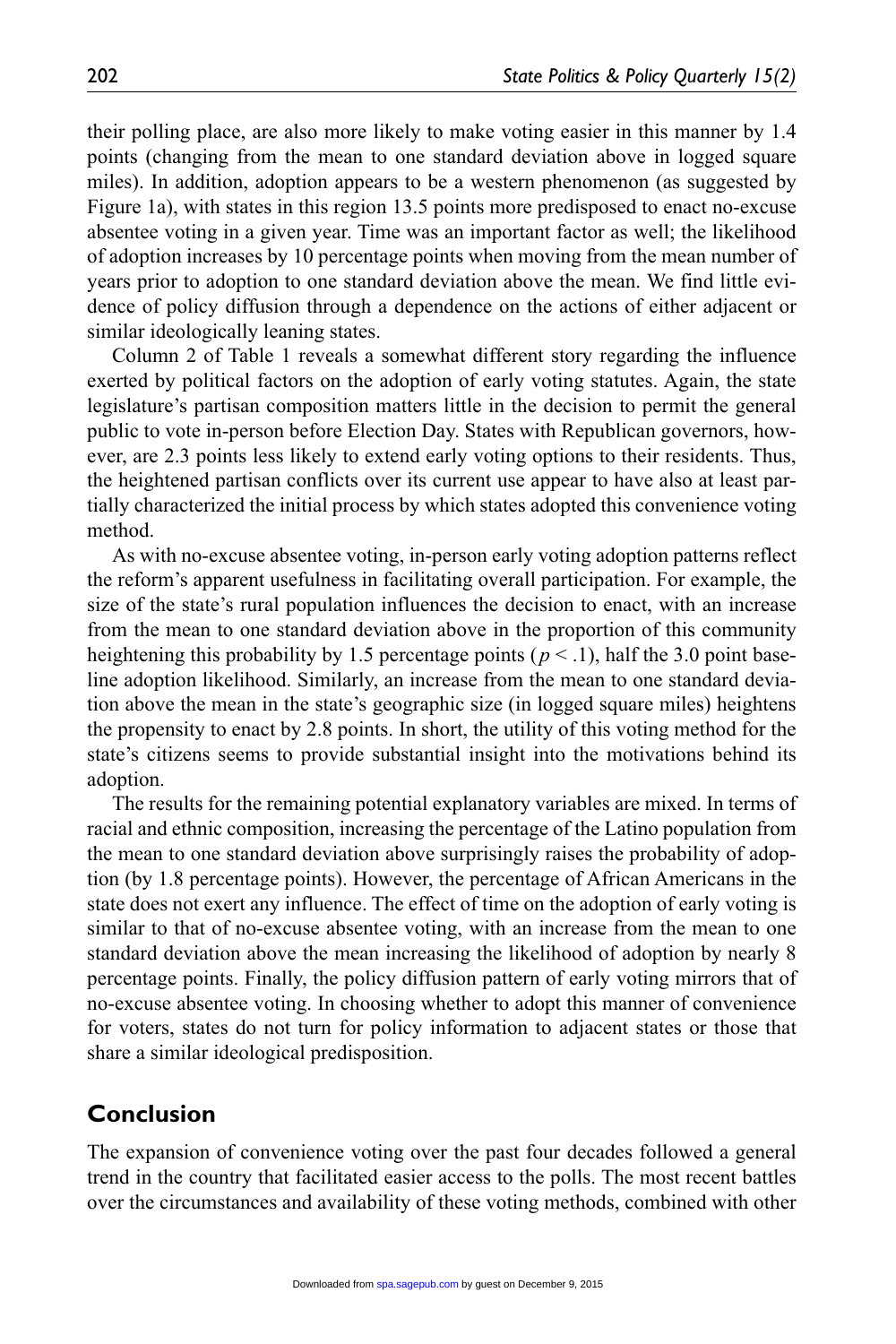reforms that increase the costs of participation (such as voter identification laws), appear to signal a halt to the liberalization of the voting process and highlight the current partisan nature of the debate about easier voting. Through the employment of a unique dataset identifying the adoption date in each state of no-excuse absentee and in-person early voting, respectively, we demonstrated that political factors played a modest role in the enactment of these policies, with partisan state legislative strength exerting little influence and control of the governorship playing a role only in enacting early voting provisions. Successful adoption also derived from the utility of the voting method, with larger populations of those that would benefit from convenience voting (such as the elderly and rural residents) and increased geographic size leading to its implementation. In addition, no-excuse absentee voting adoption exhibited a regional dynamic, with western states more likely to extend this voting method to their residents. Thus, while partisan concerns played a role in enactment (at least of early voting), state officials also exhibited a willingness to facilitate participation when doing so was likely seen as less of an electoral threat.

These findings stand in relative contrast to the current polarized debate on these reforms, spurred at least in part by recent efforts to use them (especially early voting) to activate nontraditional voters. This enactment pattern likely derives at least in part from the extension of these voting methods to citizens before they became politically charged, though future work should expand upon and examine this contention, with a particular focus (perhaps through case studies) on what the political community actually thought of these reforms when they were proposed. Given that this explanation likely does not define current attitudes on the policies, however, future work should also examine their current implications for candidate and legislative actions. Despite substantial work on the potential impact of these reforms on electoral composition (Burden et al. 2014; Giammo and Brox 2010; Gronke, Galanes-Rosenbaum, and Miller 2007; Gronke and Toffey 2008; Larocca and Klemanski 2011; Oliver 1996; Springer 2012; Stein 1998; Stein and Garcia-Monet 1997; Stein and Vonnahme 2008), we know relatively little about their other political consequences, such as how the presence of these voting methods might affect a candidate's campaign strategies, particularly with regard to how they alter efforts to activate potential supporters and/or change the types of supporters that they target. Furthermore, given the recent roll back (though not elimination) of these reforms in some states (e.g., the reduction of early voting days or elimination of this practice on the weekend before the election), further investigation is needed to understand the motivations behind these efforts.

The inconsistent role of partisan conflict as a driving force behind convenience voting enactment contrasts with the patterns of adoption of the most recent electoral reform, voter identification laws (Bali and Silver 2006; Hale and McNeal 2010). It remains an open question for future research which adoption story better characterizes electoral reform in general: Was the spread of no-excuse absentee voting an aberration, or might other electoral changes lack a partisan dimension as well? Policies related to election administration do not fit neatly into existing typologies, and perhaps they cannot and should not be grouped so tightly together. Alternatively, the limited political impact attributed to the passage of this reform may relate to many states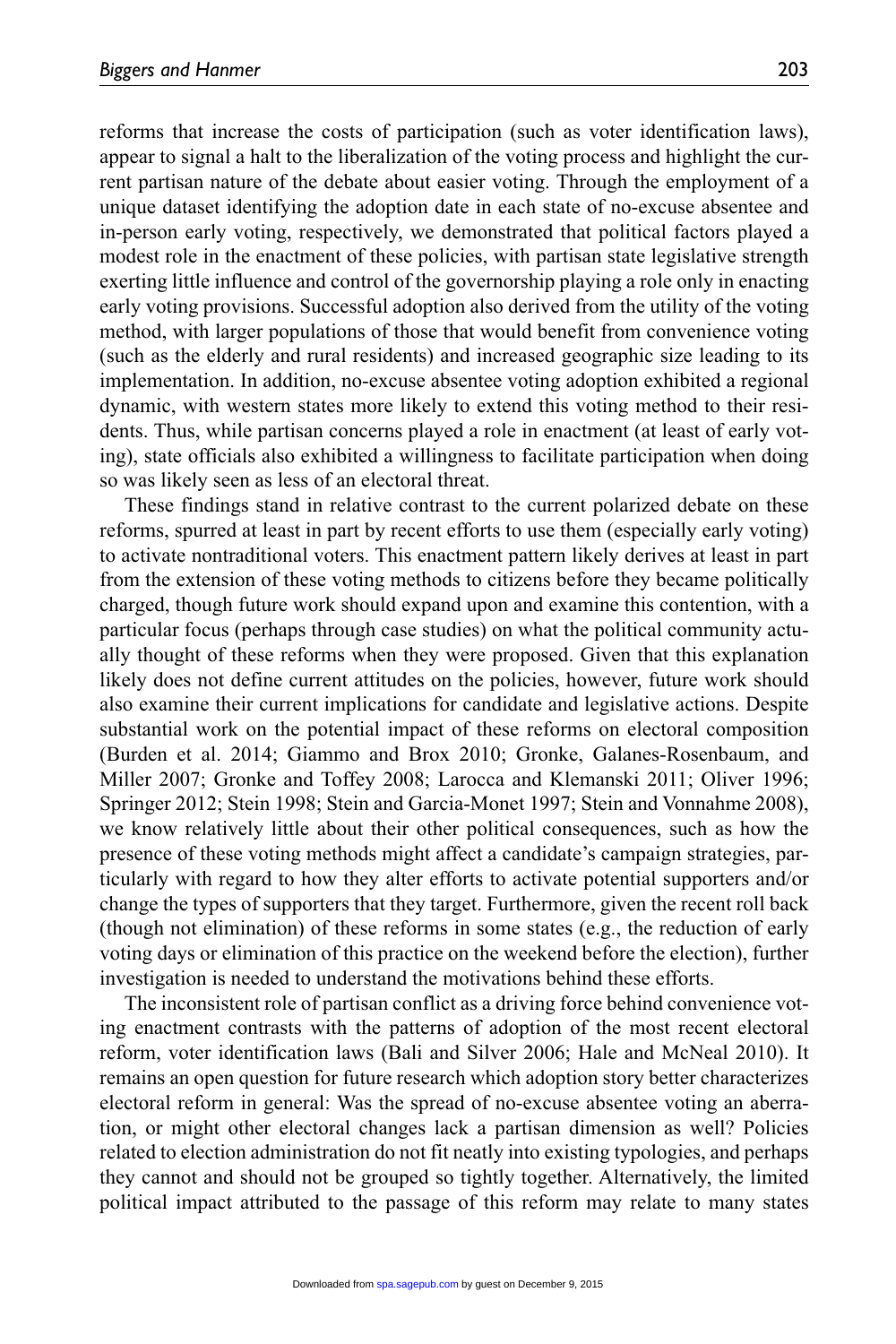adopting it before the heightened polarization of election reform along party lines. The reduced partisan role and lack of geographic diffusion suggests that endogeneity concerns that arise when estimating the outcomes of these laws may not be as severe as they are in other areas (such as registration reforms; see Hanmer 2009), at least over the period we study. But in the face of continued efforts to restrict (at least to a certain degree) these manners of convenience voting, further work on the explanations behind election reform can only broaden our insights into understanding their true impact on both participation and the composition of the electorate.

### **Acknowledgements**

We thank Andrew DeVore and Hoyoun Koh for research assistance. For thoughtful comments on earlier versions we thank Sarah Anzia, Kirsten Nussbaumer, Caroline Tolbert, Patrick Wohlfarth, the anonymous reviewers, and the editors. All errors are our own.

### **Declaration of Conflicting Interests**

The author(s) declared no potential conflicts of interest with respect to the research, authorship, and/or publication of this article.

## **Funding**

The author(s) received no financial support for the research, authorship, and/or publication of this article.

#### **Notes**

- 1. We use the terms *in-person early voting* and *early voting* interchangeably. Although "inperson" is often put in front of early voting to distinguish the act of going to a designated location to vote versus the more general action of casting a ballot in any manner before Election Day, we use both terms to refer to the former act to avoid confusion.
- 2. Figure calculated from 2012 Current Population Survey November Supplement.
- 3. Illinois and Maryland are the only states to adopt either reform since 2006 (no-excuse absentee and early voting, respectively, in 2009).
- 4. Prior to the first state's adoption of no-excuse absentee voting (Washington in 1974), every state maintained general absentee provisions for the public (i.e., not just limited to military personnel; Keyssar 2009 and own analyses).
- 5. In practice, in-person early voting occurs at a number of locations: in the county elections office; in satellite voting centers set up at the discretion of election administrators; or in required centers frequently established in locations such as shopping malls, libraries, or other public facilities. Moreover, some states allow citizens to register to vote and then vote early on site. We do not distinguish between these early voting variants in the discussion and analyses below.
- 6. This belief affects attitudes toward other election laws, with Republicans favoring voter ID laws in part because they are expected to reduce the Democratic share of the vote (Hasen 2012).
- 7. The fact that both no-excuse absentee voting and early voting are largely aimed at those who are already registered to vote brings less uncertainty for the parties than policies aimed at voter registration, as the pool of potential voters is already known via voter registration lists.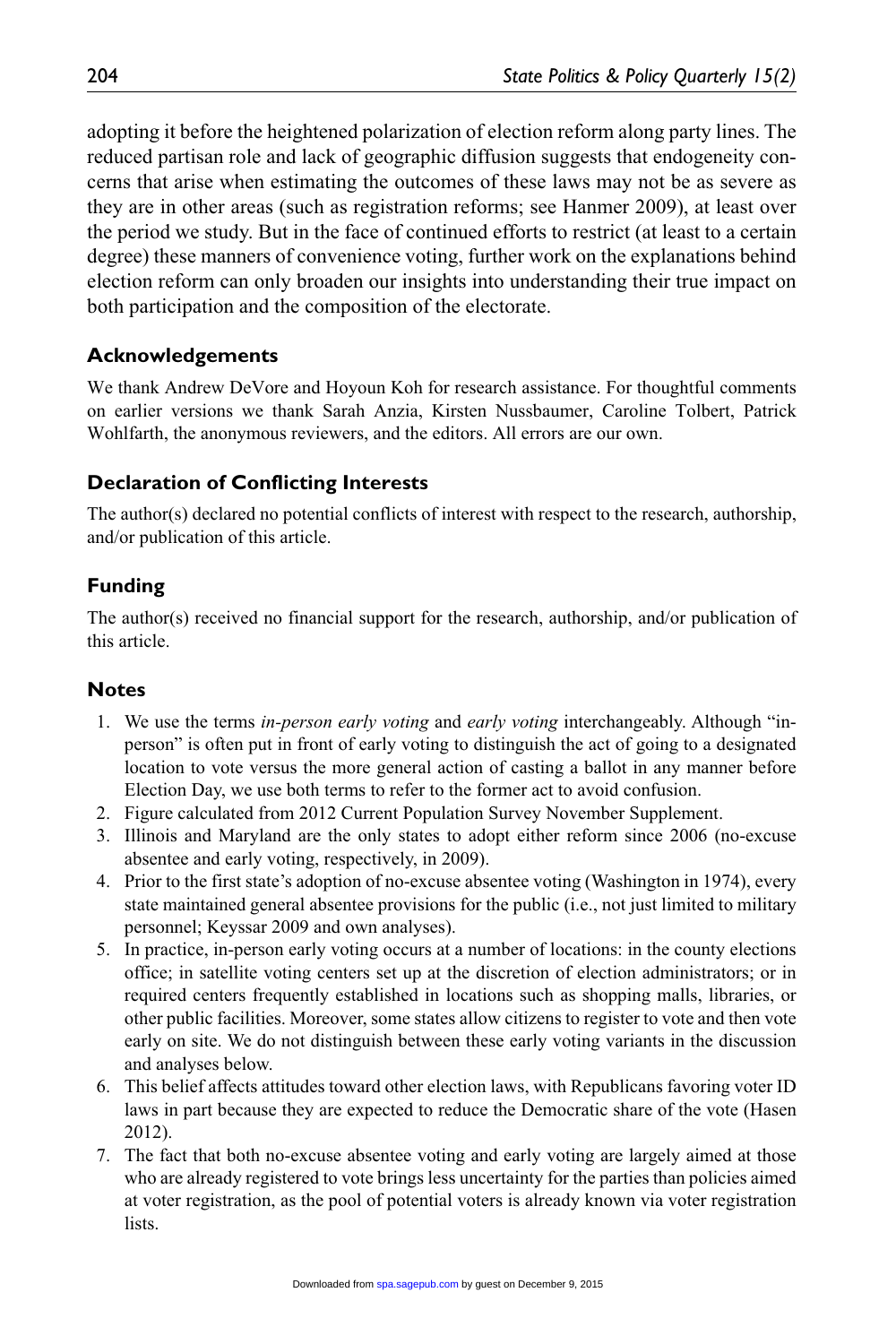- 8. Although it is possible for campaigns to bring potential voters together to fill out absentee ballot request forms, the onus to return the ballot once received remains on the individual, and thus does not provide the campaign with the same level of certainty regarding their turnout.
- 9. Program success may color adoption patterns (Shipan and Volden 2008; Volden 2006), which in this case involves a greater partisan imbalance in convenience voting than would occur if voting was limited to Election Day. The ability to identify any such advantage, however, is hampered by data limitations, as most states do not report the information needed for analysis.
- 10. Although including an indicator for western states may imprecisely capture a number of dynamics of the social and political environment (rather that a direct effect of region per se), we control for this section of the country to minimize the chance that we introduce omitted variable bias into our estimates. Robustness checks that model political culture directly (instead of, or in addition to, controlling for western states) do not change any of the statistically or substantively significant results we present below (these efforts include controlling for the classifications of Elazar 1984 and Lieske 2012, as well as Hero and Tolbert's 1996 racial index).
- 11. Of course, the opposite is true for rural residents (who tend to favor the Republican Party) and possibly the elderly. To ensure that demographic group size does not reflect an indirect manner through which the parties attempt to gain an advantage by the enactment of convenience voting methods, we examined the interactive effect of each of these factors with the political factors described above. As a preview of our results, we find no evidence that the partisan composition of state government conditions the impact of any demographic factors on the propensity to enact.
- 12. Because it is the first presidential election in which both the protections of the Voting Rights Act of 1965 and 26th Amendment were in place, 1972 is an appropriate starting point.
- 13. We began by first using three resources: the National Conference of State Legislatures, the Brennan Center, and Cemenska et al.'s (2009) early and absentee voting dataset. The former two provide current information regarding the availability of convenience voting across the country, while Cemenska and his colleagues attempt to establish when these policies were implemented. Relying on these sources ensured that we checked the proper statutes and that our coding was able to track changes in statute numbering.
- 14. Our interest resides solely in understanding the adoption of these policies, not their actual implementation by states (see Boushey 2010). As such, accounting for any disparities in interpretation or actual practice is beyond the scope of this project.
- 15. Oregon and Washington, which currently conduct all their elections via mail, both enacted this voting method before moving to all-mail balloting and never permitted in-person early voting. Minnesota, North Carolina, Idaho, and Iowa all proved difficult to code. Employing any combination of various possible adoption dates for these states does not alter the statistical or substantive significance of our findings pertaining to either manner of voting. We discuss these coding difficulties in the Supplemental Appendix.
- 16. Beck, Katz, and Tucker (1998) show that BTSCS data can be analyzed using ordinary binary response models provided the models take into account temporal dependence. Carter and Signorino (2010) build on Beck, Katz, and Tucker's (1998) insight and suggest an even simpler and more straightforward method to account for temporal dependence, which we follow (our substantive conclusions do not change when we instead use splines or a lowess smoother). We prefer the binary response model set up to a Cox proportional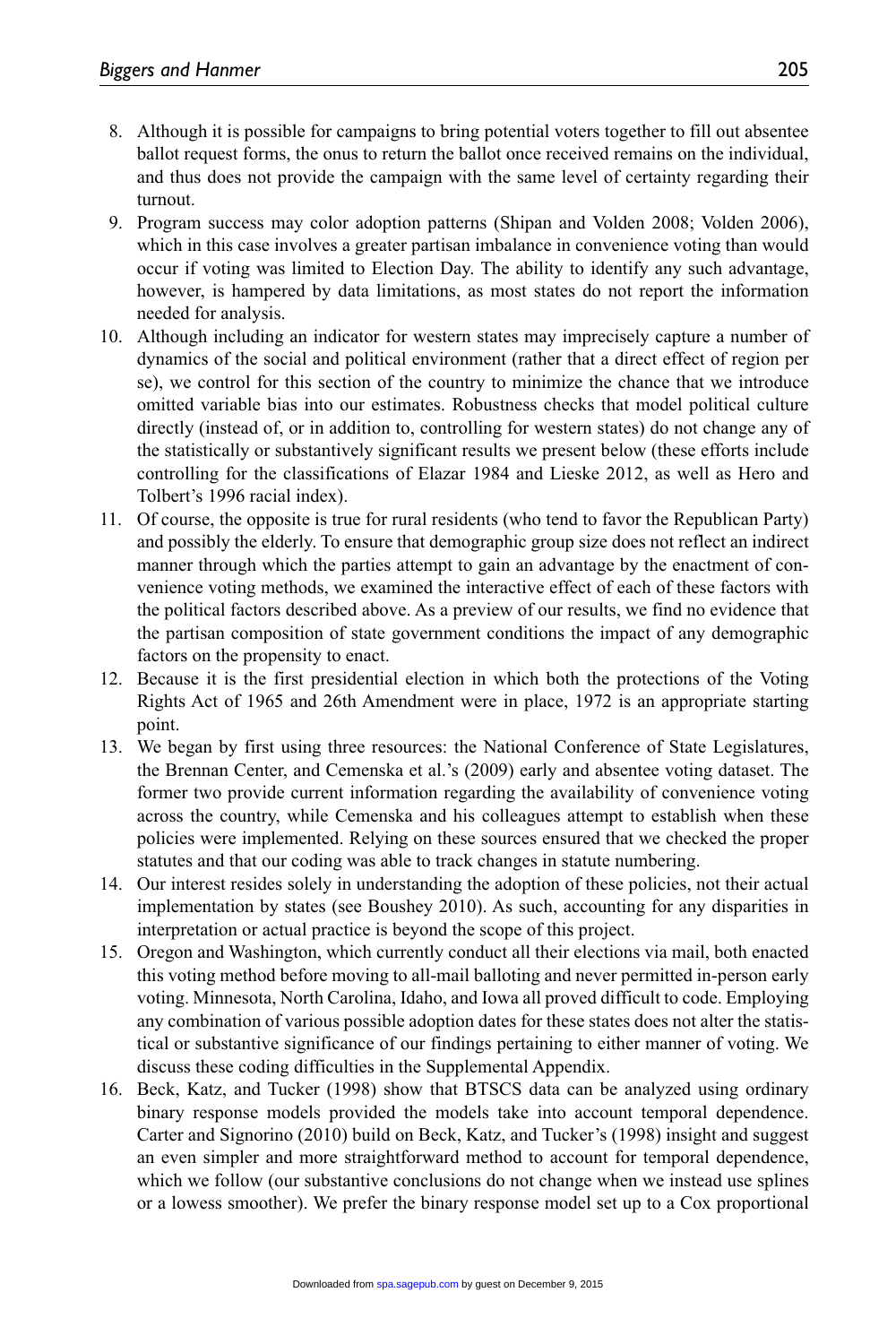hazards model because the results are easier to understand and discuss. All models are estimated with clustered, robust standard errors that account for the repeated observations of each state.

- 17. The focus on the partisan composition of the legislature requires us to drop Nebraska, whose legislative body is nonpartisan. The state adopted no-excuse absentee and early voting through the same legislation in 1999.
- 18. The findings reported below are robust to measuring Republican legislative strength as either the percentage of seats held in both chambers or the difference in seats from the previous year.
- 19. To ensure that partisanship does not play an indirect role by conditioning the effect of demographic variables on adoption, we tested for interactive effects in all the models following Berry, DeMeritt, and Esarey (2010) and found none of the effects to be statistically significant. These results are available upon request.
- 20. We lag these variables to reflect the available information to political actors in a given year (i.e., the data accessible in 2012 are usually 2011 estimates). Information comes from the Census. See the Supplemental Appendix for details of variable coding and sources.
- 21. This weighted average attributes greater influence to the most recent adopting state's ideology, with the expectation that states deciding whether to enact a similar policy will pay greater attention to the most recent action. Specifically: Ideological distance = Absolute value ( $[($ Most recent adopter ideology + Average of all other adopter ideologies) / 2] –Potential adopter ideology). Calculating this distance requires a state to adopt the policy in question, meaning our analyses start the year following the first enactment of the convenience method (1975 for no-excuse and 1979 for early voting) and drop the adopting state (Washington and California, respectively). In addition, the state ideology variable only goes through 2010, meaning that the years 2011 through 2013 are excluded from the analysis (no states adopt either convenience voting method during these years). The deletion of the ideological diffusion variable from the models and inclusion of years dropped do not alter the overall conclusions we draw below.
- 22. See the Supplemental Appendix for all model output.
- 23. The absence of evidence supporting a partisan role in the adoption of no-excuse absentee voting persists when we differentiate its influence across southern and non-southern states.
- 24. In analyses not shown, we also employed two distinct measurements to investigate whether the competitiveness of a state conditions the partisan influence on adopting convenience voting methods. The first, the difference in the state's two-party vote for the top vote receiving office on the ballot, exerts no influence on the propensity to enact and does not alter the statistical or substantive effect of the partisan variables, nor is there any interactive effect between the variables. The use of the second, the Ranney index, requires us to exclude the variable denoting unified GOP control of the legislature (as legislative strength is used in its construction). The index is negatively correlated with the adoption of early voting ( $p < .05$ ), but its inclusion does not alter the influence of Republican gubernatorial control on adoption.

#### **References**

Alvarez, Lizette. 2012. "Court Approves Schedule for Florida Early Voting." The New York Times, 13 September. [http://www.nytimes.com/2012/09/14/us/politics/court-approves](http://www.nytimes.com/2012/09/14/us/politics/court-approves-early-voting-schedule-in-florida.html)[early-voting-schedule-in-florida.html](http://www.nytimes.com/2012/09/14/us/politics/court-approves-early-voting-schedule-in-florida.html) (accessed January 19, 2015).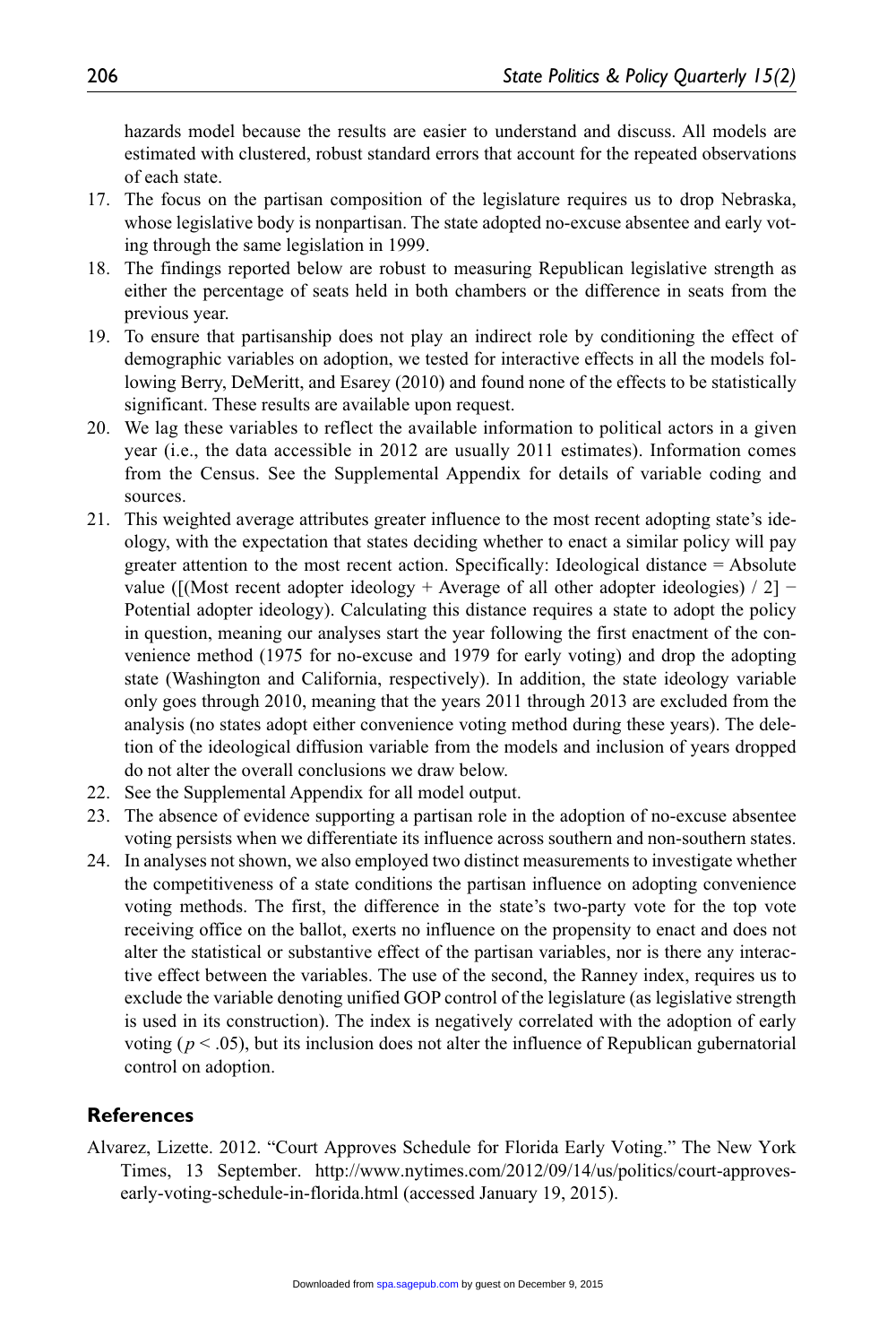- Alvarez, R. Michael, Ines Levin, and J. Andrew Sinclair. 2012. "Making Voting Easier: Convenience Voting in the 2008 Presidential Election." *Political Research Quarterly* 65 (2): 248–62.
- Bali, Valentina A., and Brian D. Silver. 2006. "Politics, Race, and American State Electoral Reforms after Election 2000." *State Politics & Policy Quarterly* 6 (1): 21–48.
- Barreto, Matt A., Matthew J. Streb, Mara Marks, and Fernando Guerra. 2006. "Do Absentee Voters Differ from Polling Place Voters?" *Public Opinion Quarterly* 70 (2): 224–34.
- Beck, Nathaniel, Jonathan N. Katz, and Richard Tucker. 1998. "Taking Time Seriously: Time-Series-Cross-Section Analysis with a Binary Dependent Variable." *American Journal of Political Science* 42 (4): 1260–88.
- Bentele, Keith G., and Erin O'Brien. 2013. "Jim Crow 2.0? Why States Consider and Adopt Restrictive Voter Access Policies." *Perspectives on Politics* 11 (4): 1088–116.
- Berinsky, Adam J. 2005. "The Perverse Consequences of Electoral Reform in the United States." *American Politics Research* 33 (4): 471–91.
- Berry, Frances Stokes, and William D. Berry. 1990. "State Lottery Adoptions as Policy Innovations: An Event History Analysis." *American Political Science Review* 84 (2): 395–415.
- Berry, William D., and Brady Baybeck. 2005. "Using Geographic Information Systems to Study Interstate Competition." *American Political Science Review* 99 (4): 505–19.
- Berry, William D., Jacqueline H. R. DeMeritt, and Justin Esarey. 2010. "Testing for Interaction in Binary Logit and Probit Models: Is a Product Term Essential?" *American Journal of Political Science* 54 (1): 248–66.
- Berry, William D., Evan J. Ringquist, Richard C. Fording, and Russell L. Hanson. 1998. "Measuring Citizen and Government Ideology in the American States, 1960-93." *American Journal of Political Science* 42 (1): 327–48.
- Boehmke, Frederick J., and Richard Witmer. 2004. "Disentangling Diffusion: The Effects of Social Learning and Economic Competition on State Policy Innovation and Expansion." *Political Research Quarterly* 57 (1): 29–51.
- Boushey, Graeme. 2010. *Policy Diffusion Dynamics in America*. New York: Cambridge University Press.
- Box-Steffensmeier, Janet M., and Bradford S. Jones. 2004. *Event History Modeling: A Guide for Social Scientists*. New York: Cambridge University Press.
- Burden, Barry C., David T. Canon, Kenneth R. Mayer, and Donald P. Moynihan. 2014. "Election Laws, Mobilization, and Turnout: The Unanticipated Consequences of Election Reform." *American Journal of Political Science* 58 (1): 95–109.
- Cain, Bruce E., Todd Donovan, and Caroline J. Tolbert, eds. 2008. *Democracy in the States: Experiments in Election Reform*. Washington, DC: Brookings Institution Press.
- Carter, David B., and Curtis S. Signorino. 2010. "Back to the Future: Modeling Time Dependence in Binary Data." *Political Analysis* 18 (3): 271–92.
- Cemenska, Nathan, Jan E. Leighley, Jonathan Nagler, and Daniel P. Tokaji. 2009. *Report on the 1972- 2008 Early and Absentee Voting Dataset*. Pew Charitable Trusts. 14 December. [http://www.](http://www.pewtrusts.org/~/media/legacy/uploadedfiles/pcs_assets/2009/NonPrecinctLaws197220081pdf.pdf) [pewtrusts.org/~/media/legacy/uploadedfiles/pcs\\_assets/2009/NonPrecinctLaws197220081pdf.](http://www.pewtrusts.org/~/media/legacy/uploadedfiles/pcs_assets/2009/NonPrecinctLaws197220081pdf.pdf) [pdf](http://www.pewtrusts.org/~/media/legacy/uploadedfiles/pcs_assets/2009/NonPrecinctLaws197220081pdf.pdf) (accessed January 27, 2015).
- Citrin, Jack, Eric Schickler, and John Sides. 2003. "What If Everyone Voted? Simulating the Impact of Increased Turnout in Senate Elections." *American Journal of Political Science* 47 (1): 75–90.
- DeNardo, James. 1980. "Turnout and the Vote: The Joke's on the Democrats." *American Political Science Review* 74 (2): 406–20.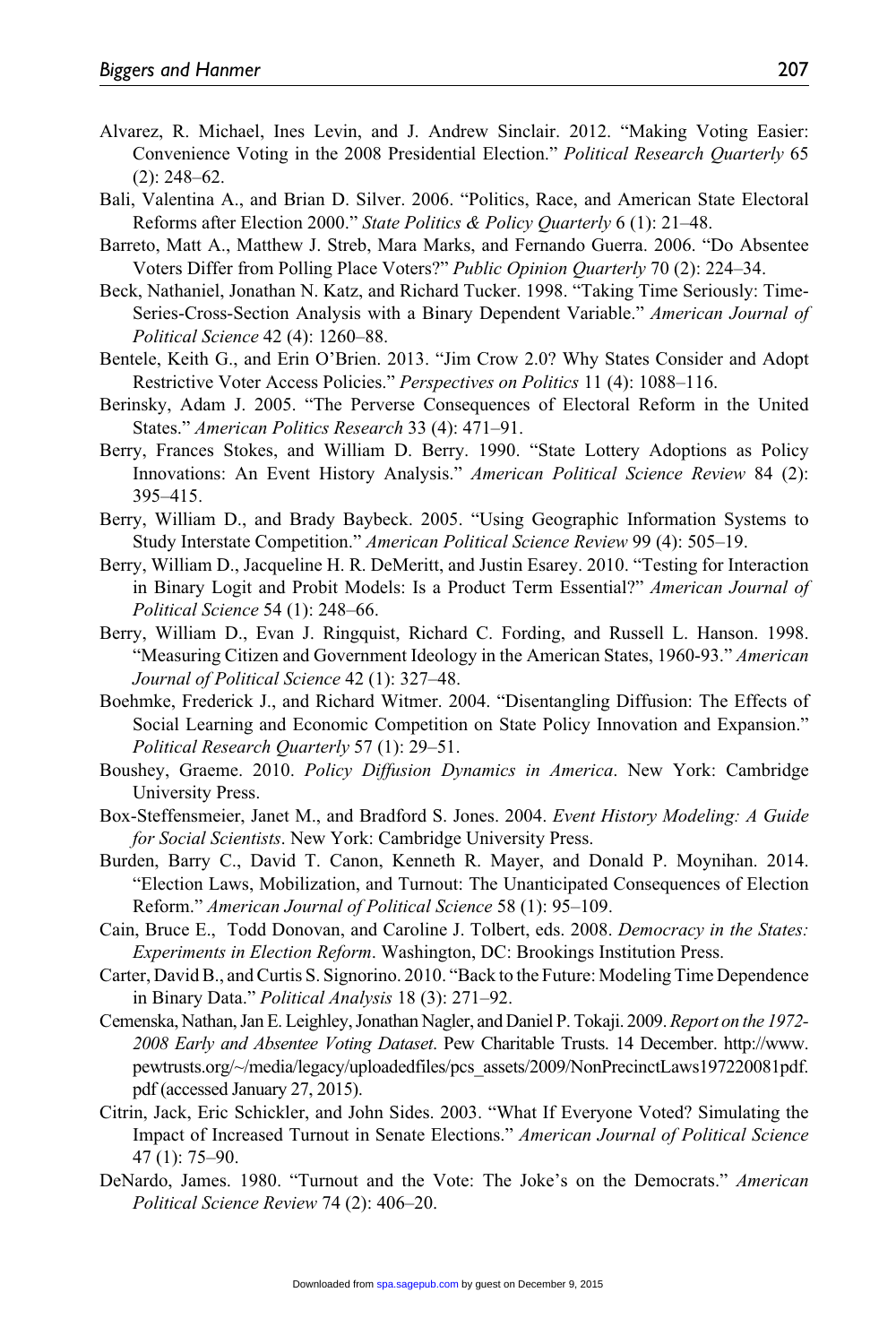- Dyck, Joshua J., and James G. Gimpel. 2005. "Distance, Turnout, and the Convenience of Voting." *Social Science Quarterly* 86 (3): 531–48.
- Elazar, Daniel J. 1984. *American Federalism: A View from the States*. New York: Harper & Row.
- Erikson, Robert S., and Lorraine C. Minnite. 2009. "Modeling Problems in the Voter Identification—Voter Turnout Debate." *Election Law Journal* 8 (2): 85–101.
- Giammo, Joseph D., and Brian J. Brox. 2010. "Reducing the Costs of Participation: Are States Getting a Return on Early Voting?" *Political Research Quarterly* 63 (2): 295–303.
- Gronke, Paul, Eva Galanes-Rosenbaum, and Peter A. Miller. 2007. "Early Voting and Turnout." *PS: Political Science & Politics* 40 (4): 639–45.
- Gronke, Paul, and Daniel Krantz Toffey. 2008. "The Psychological and Institutional Determinants of Early Voting." *Journal of Social Issues* 64 (3): 503–24.
- Grossback, Lawrence J., Sean Nicholson-Crotty, and David A. Peterson. 2004. "Ideology and Learning in Policy Diffusion." *American Politics Research* 32 (5): 521–45.
- Hale, Kathleen, and Ramona McNeal. 2010. "Election Administration Reform and State Choice: Voter Identification Requirements and HAVA." *Policy Studies Journal* 38 (2): 281–302.
- Hanmer, Michael J. 2009. *Discount Voting: Voter Registration Reforms and Their Effects*. New York: Cambridge University Press.
- Hanmer, Michael J., and K. Ozan Kalkan. 2013. "Behind the Curve: Clarifying the Best Approach to Calculating Predicted Probabilities and Marginal Effects from Limited Dependent Variable Models." *American Journal of Political Science* 57 (1): 263–77.
- Hansford, Thomas G., and Brad T. Gomez. 2010. "Estimating the Electoral Effects of Voter Turnout." *American Political Science Review* 104 (2): 268–88.
- Hasen, Richard L. 2012. *The Voting Wars: From Florida 2000 to the Next Election Meltdown*. New Haven: Yale University Press.
- Haspel, Moshe, and H. Gibbs Knotts. 2005. "Location, Location, Location: Precinct Placement and the Costs of Voting." *Journal of Politics* 67 (2): 560–73.
- Hero, Rodney E., and Caroline J. Tolbert. 1996. "A Racial/Ethnic Diversity Interpretation of Politics and Policy in the States of the U.S." *American Journal of Political Science* 40 (3): 851–71.
- Herron, Michael C. 1999. "Post-Estimation Uncertainty in Limited Dependent Variable Models." *Political Analysis* 8 (1): 83–98.
- Herron, Michael C., and Daniel A. Smith. 2014. "Race, Party, and the Consequences of Restricting Early Voting in Florida in the 2012 General Election." *Political Research Quarterly* 67 (3): 646-65.
- Ingberman, Daniel E., and Dennis A. Yao. 1991. "Presidential Commitment and the Veto." *American Journal of Political Science* 35 (2): 357–89.
- Jeffe, Douglas, and Sherry B. Jeffe. 1990. "Absence Counts: Voting by Mail." *The American Enterprise* 1 (1): 19–21.
- Karch, Andrew. 2007. "Emerging Issues and Future Directions in State Policy Diffusion Research." *State Politics & Policy Quarterly* 7 (1): 54–80.
- Karp, Jeffrey A., and Susan A. Banducci. 2001. "Absentee Voting, Mobilization, and Participation." *American Politics Research* 29 (2): 183–95.
- Keyssar, Alexander. 2009. *The Right to Vote: The Contested History of Democracy in the United States*. Revised ed. New York: Basic Books.
- Kiewiet, D. Roderick, and Mathew D. McCubbins. 1988. "Presidential Influence in the Appropriations Process." *American Journal of Political Science* 32 (3): 713–36.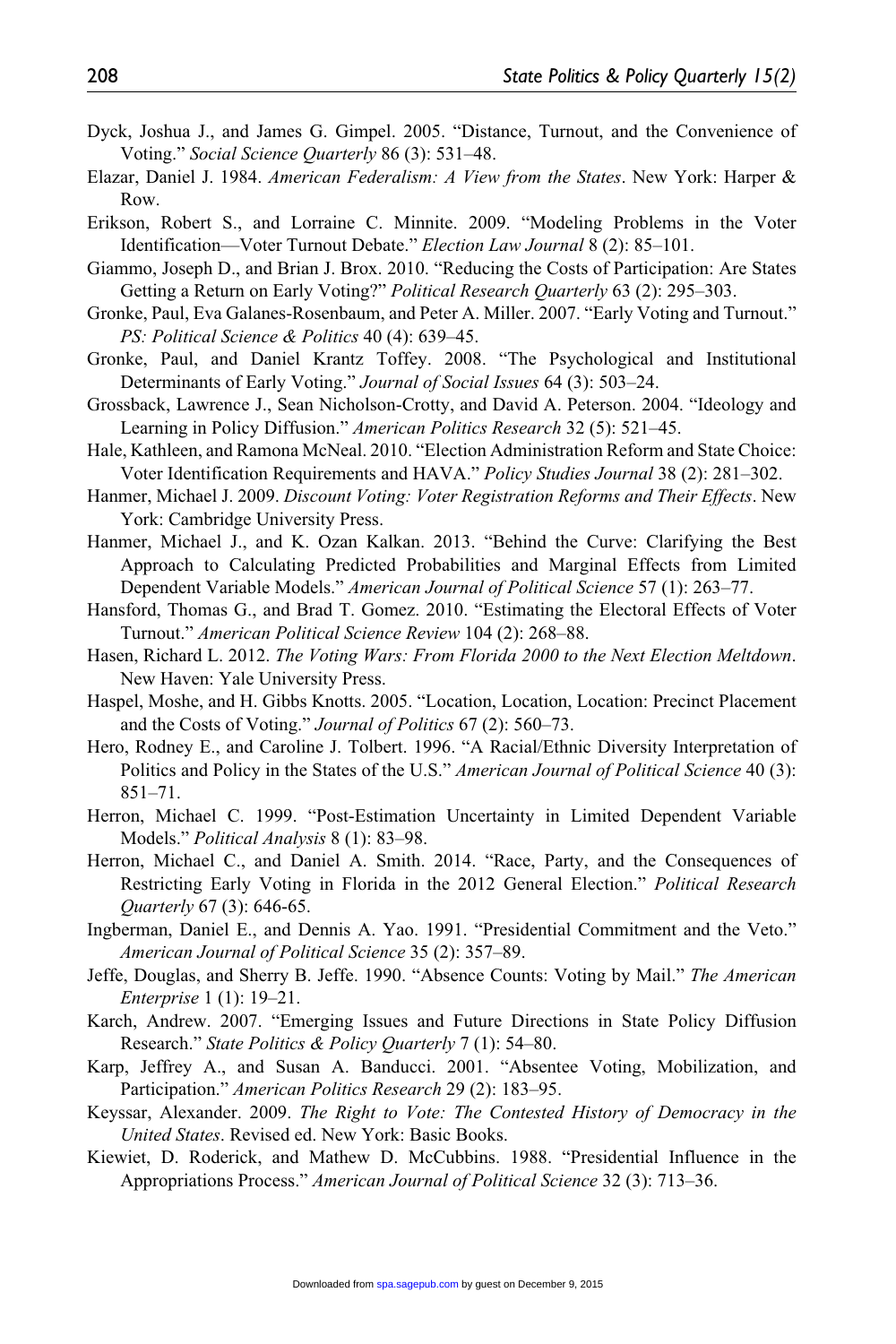- Klarner, Carl E. 2003. "Measurement of the Partisan Balance of State Government." *State Politics & Policy Quarterly* 3 (3): 309–19.
- Kousser, Morgan. 1974. *The Shaping of Southern Politics: Suffrage Restriction and the Establishment of the One-Party South, 1880-1910*. New Haven: Yale University Press.
- Larocca, Roger, and John S. Klemanski. 2011. "U.S. State Election Reform and Turnout in Presidential Elections." *State Politics & Policy Quarterly* 11 (1): 76–101.
- Lawrence, Eric D., Todd Donovan, and Shaun Bowler. 2009. "Adopting Direct Democracy: Tests of Competing Explanations of Institutional Change." *American Politics Research* 37 (6): 1024–47.
- Lee, Frances E. 2009. *Beyond Ideology: Politics, Principles, and Partisanship in the U.S. Senate*. Chicago: University of Chicago Press.
- Lieske, Joel. 2012. "American State Cultures: Testing a New Measure and Theory." *Publius: The Journal of Federalism* 42 (1): 108–33.
- Liptak, Adam. 2012. "Justices Clear the Way for Early Voting in Ohio.*" The New York Times*, 10 October. [http://www.nytimes.com/2012/10/17/us/politics/justices-reject-appeal-over](http://www.nytimes.com/2012/10/17/us/politics/justices-reject-appeal-over-early-voting-in-ohio.html?_r=1&)early-voting-in-ohio.html?  $r=1&$  (accessed January 19, 2015).
- McCarty, Nolan M. 2000. "Presidential Pork: Executive Veto Power and Distributive Politics." *American Political Science Review* 94 (1): 117–29.
- Mooney, Christopher Z., and Mei-Hsien Lee. 1995. "Legislative Morality in the American States: The Case of Pre-Roe Abortion Regulation Reform." *American Journal of Political Science* 39 (3): 599–627.
- Neeley, Grant W., and Lilliard E. Richardson Jr. 2001. "Who Is Early Voting? An Individual Level Examination." *The Social Science Journal* 38 (3): 381–92.
- Oliver, J. Eric. 1996. "The Effects of Eligibility Restrictions and Party Activity on Absentee Voting and Overall Turnout." *American Journal of Political Science* 40 (2): 498–513.
- Piven, Frances Fox, and Richard A. Cloward. 2000. *Why Americans Still Don't Vote: And Why Politicians Want It That Way*. Boston: Beacon Press.
- Shipan, Charles R., and Craig Volden. 2008. "The Mechanisms of Policy Diffusion." *American Journal of Political Science* 52 (4): 840–57.
- Shipan, Charles R., and Craig Volden 2012. "Policy Diffusion: Seven Lessons for Scholars and Practitioners." *Public Administration Review* 72 (6): 788–96.
- Smith, Daniel A., and Dustin Fridkin. 2008. "Delegating Direct Democracy: Interparty Legislative Competition and the Adoption of the Initiative in the American States." *American Political Science Review* 102 (3): 333–50.
- Springer, Melanie J. 2012. "State Electoral Institutions and Voter Turnout in Presidential Elections, 1920-2000." *State Politics & Policy Quarterly* 12 (3): 252–83.
- Stein, Robert M. 1998. "Early Voting." *Public Opinion Quarterly* 62 (1): 57–69.
- Stein, Robert M., and Patricia A. Garcia-Monet. 1997. "Voting Early but Not Often." *Social Science Quarterly* 78 (3): 657–71.
- Stein, Robert M., and Greg Vonnahme. 2008. "Engaging the Unengaged Voter: Vote Centers and Voter Turnout." *Journal of Politics* 70 (2): 487–97.
- Tsebelis, George. 2002. *Veto Players: How Political Institutions Work*. Princeton, NJ: Princeton University Press.
- Volden, Craig. 2006. "States as Policy Laboratories: Emulating Success in the Children's Health Insurance Program." *American Journal of Political Science* 50 (2): 294–312.
- Walker, Jack L. 1969. "The Diffusion of Innovations among the American States." *American Political Science Review* 63 (3): 880–99.
- Wolfinger, Raymond E., and Steven J. Rosenstone. 1980. *Who Votes?* New Haven, CT: Yale University Press.